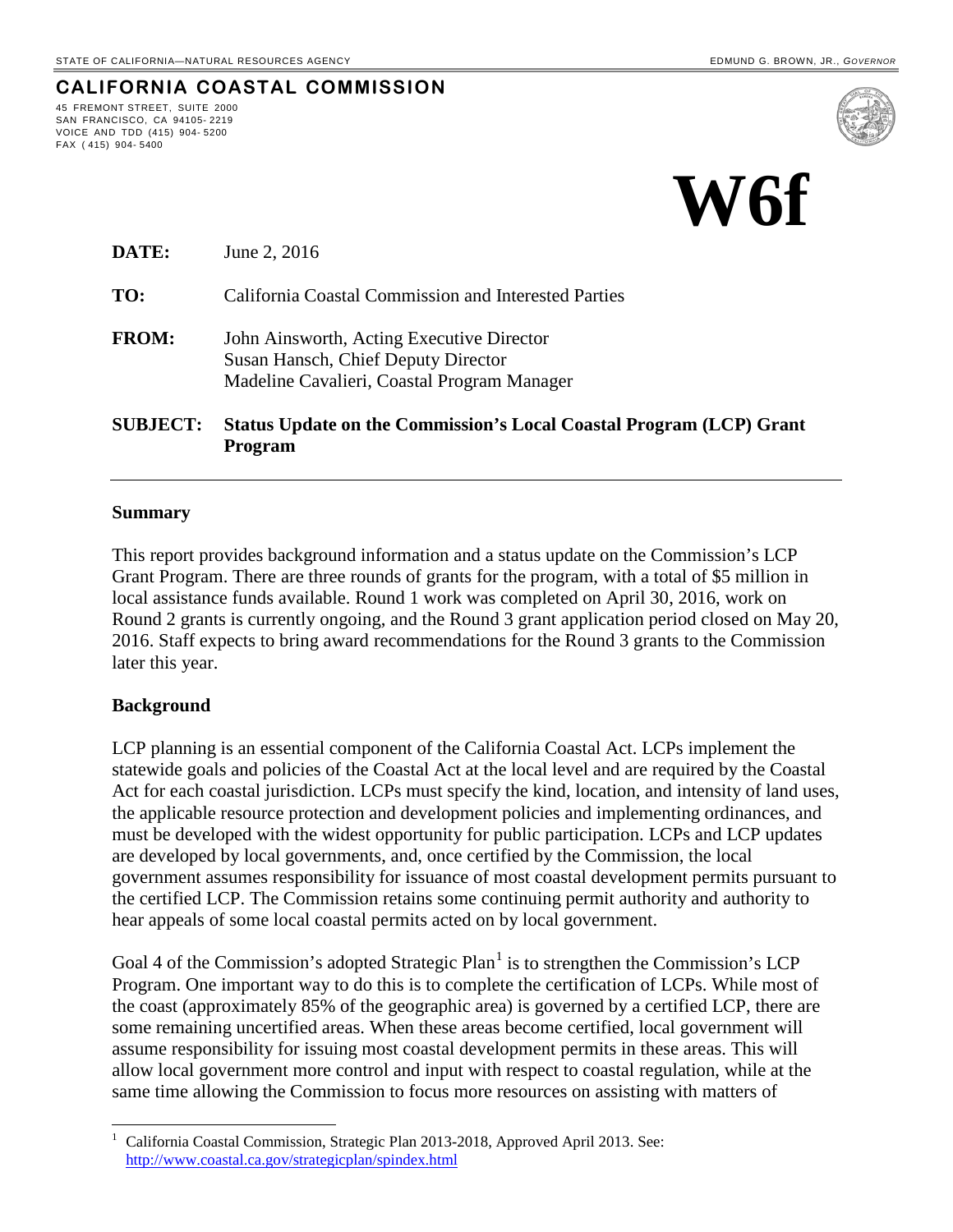statewide significance and oversight, including with respect to ongoing review and coordination with local governments on LCP updates and implementation.

In addition to the areas that are not yet certified, many of the LCPs that were certified in the 1980s and 1990s are out of date and would benefit from updating to reflect changed conditions, new information and knowledge, and new programs and policies, especially those related to climate change and sea-level rise. Updated LCPs provide more certainty for economic development and enable stronger coastal resource protection in light of current environmental conditions and other factors. In addition, updated LCPs result in fewer appeals of coastal development permits as updated LCPs include more current policies and ordinances and require less interpretation.

Financial assistance has been, and will continue to be, a critical way to assist local governments in their coastal planning. Financial assistance can serve as an incentive for local governments to undertake such planning work. Fortunately, the Budget Act of 2013 and the Budget Act of 2014 each provided an appropriation of \$1 million in local assistance funds for Coastal Commission grants to local governments to support LCP planning. The Budget Act of 2015 provides \$3 million in Prop 40 Bond funds transferred from the Coastal Conservancy to the Commission for LCP grants.

The Coastal Commission's LCP Planning Grant Program is one of several grant programs that have been available for local governments to update LCPs and plan for climate change. The Ocean Protection Council (OPC), in coordination with the State Coastal Conservancy (SCC) and the Coastal Commission, awarded \$2.5 million in grants to update LCPs to address sea-level rise. In addition, the SCC awarded \$1.5 million as part of its Climate Ready Grant Program.

# **Grant Priorities and Criteria**

On August 14, 2013 the Commission adopted the priorities and criteria for reviewing and recommending awards for the LCP Grant Program and authorized staff to solicit and evaluate proposals subject to the requirement that the Commission approve final selection of any grants awarded under the program.<sup>[2](#page-1-0)</sup>

Pursuant to the Commission's LCP Grant Program adopted priorities, projects may include:

- Completion, or continuation from previous grant round, of land use plan and/or zoning work to achieve certification of a Local Coastal Program (LCP) or an Area of Deferred Certification (ADC) resulting in the new transfer of coastal development permit authority to the local government in these areas;
- Planning and/or zoning work to significantly update certified LCPs or LCP segments in whole or in part to reflect changed conditions, new information and scientific knowledge, new programs and policies, or other significant changed circumstances;
- LCPs and Updates that address the effects of climate change, such as sea-level rise, will be given special consideration.

<span id="page-1-0"></span> $\overline{a}$ <sup>2</sup> See: http://documents.coastal.ca.gov/reports/2013/8/W31b-8-2013.pdf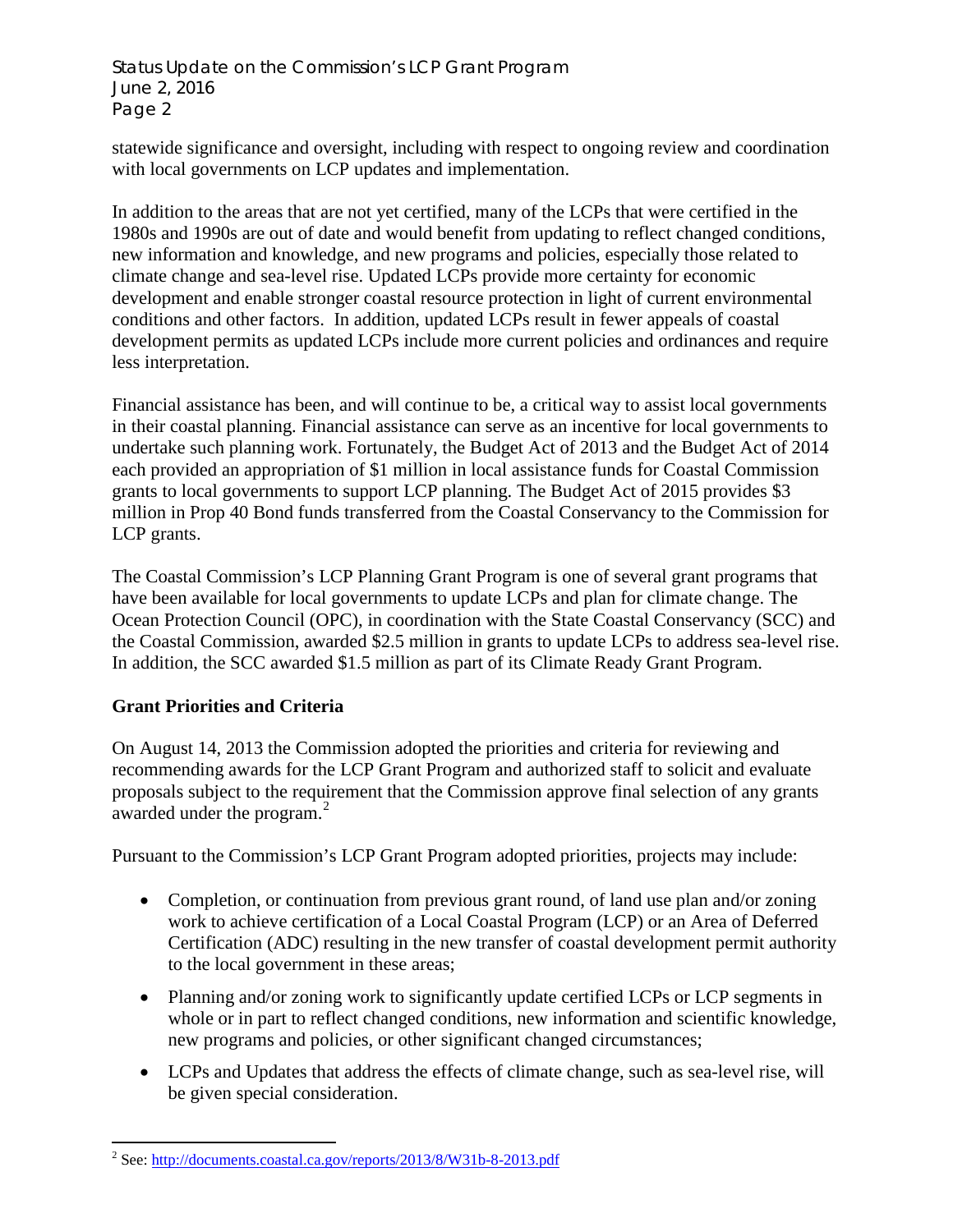Thus, priority for grants is given to new LCP Certification, including LCPs for Areas of Deferred Certification, LCP updates, and LCP amendments that address issues related to the effects of climate change. The Commission currently has a steady load of LCP amendment work, ranging from comprehensive LCP updates, to more targeted LCP amendments, and project-driven amendments. In assessing grant applications, lower priority is placed on more narrow amendment proposals as opposed to more comprehensive updates that address new information, changed conditions, scientific knowledge, etc. Stand-alone project-driven LCP amendments are not eligible.

The Commission also adopted criteria to use in evaluating the grant proposals. These criteria include:

- The public benefit and statewide Coastal Act significance of issues addressed by the amendment or submittal;
- The relative need for, and extent of, a proposed LCP update;
- The extent to which the proposal would address climate change concerns;
- The likelihood of success and effectiveness of the effort;
- The potential for reduction of Commission permit workload in uncertified areas;
- The relationship of the application to other related planning work or other state or regional planning efforts and opportunities for leveraging funds.

See [Exhibit 1](#page-8-0) for the full text of the adopted criteria.

# **Requirements and Conditions for All Grants**

All grant contracts contain provisions to ensure successful implementation of the work program. Specifically, contracts include requirements and conditions regarding the project schedule, progress reporting, reimbursement procedures, and stipulations and grant withholdings for projects not completed within the grant time period. See [Exhibit 2](#page-10-0) for the general contract requirements and conditions that were used for the Round 2 grants. In addition to the general contract requirements and conditions, all grant projects include the following conditions:

- 1. Prior to the Executive Director's determination and reporting of certification pursuant to Section 13544 of the California Code of Regulations of a grant-funded LCP project, grantees shall submit LCP documents and maps in both paper and editable digital format to the Coastal Commission.
- 2. Grantees shall use the Coastal Commission's Sea Level Rise Policy Guidance to inform the development of sea-level rise impact assessments, vulnerability assessments, and LCP Land Use Plan and Implementation Plan completion or updates.
- 3. Sea-level rise work completed under the grant program shall be coordinated regionally to the extent feasible with other jurisdictions and entities working on sea-level rise projects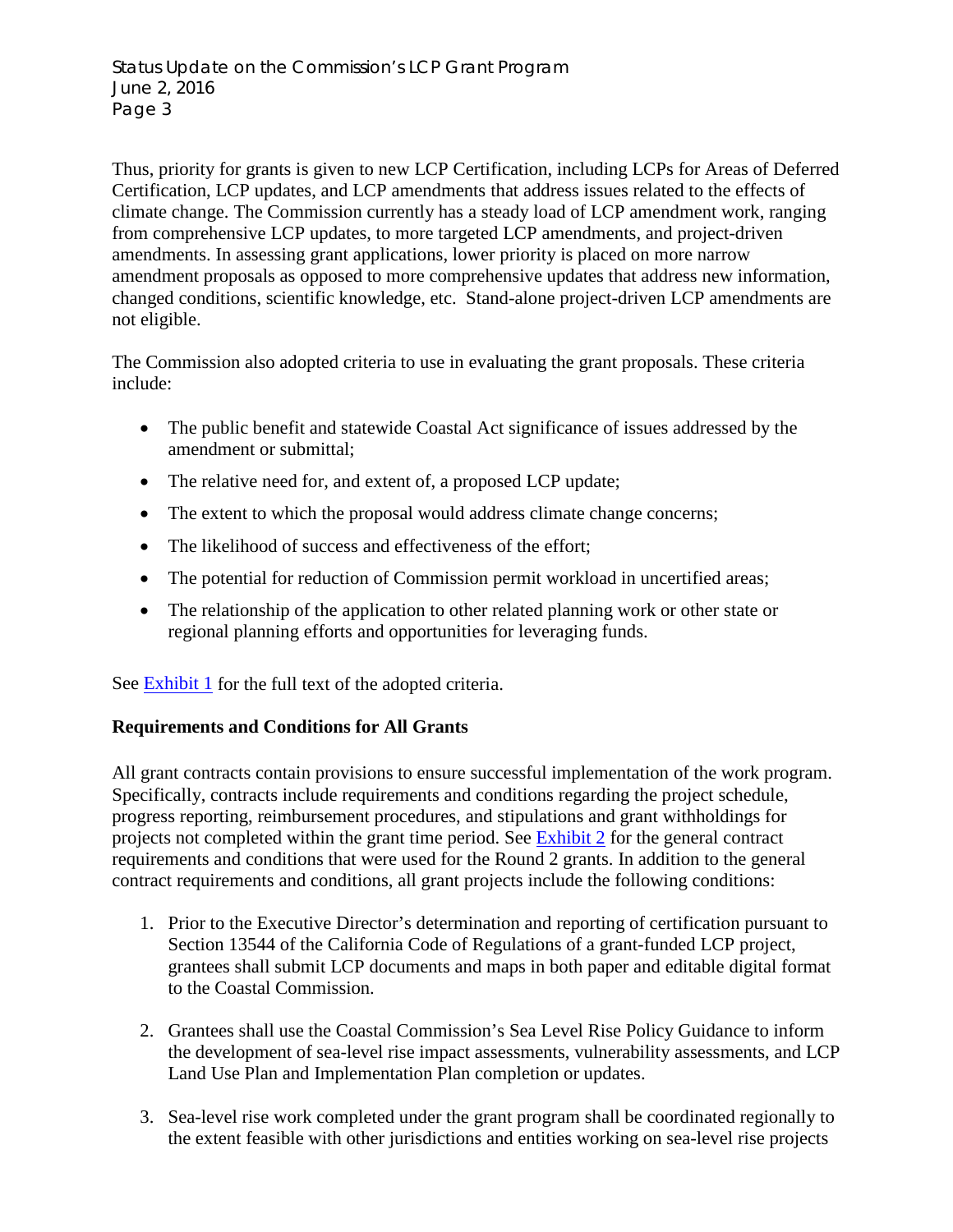within the same county or broader regional area relevant for sea-level rise adaptation, such as the watershed, littoral cell, or area with similar geologic characteristics. Coordination includes early coordination meetings among the different entities, sharing of technical analyses and lessons learned, and consideration of regional adaptation policies.

- 4. Grant-funded work shall also be guided by the *[Safeguarding California Plan for](http://resources.ca.gov/docs/climate/Final_Safeguarding_CA_Plan_July_31_2014.pdf)  [Reducing Climate Risk](http://resources.ca.gov/docs/climate/Final_Safeguarding_CA_Plan_July_31_2014.pdf)*'s recommended climate change preparedness actions and principles,<sup>[3](#page-3-0)</sup> as listed below, and as described in the adopted 2014 Ocean Protection *[Council Resolution](http://www.opc.ca.gov/webmaster/ftp/pdf/agenda_items/20140827/Item5_OPC_Aug2014_Exhibit_1_Safeguarding_Resolution_ADOPTED.pdf)* to support implementation of the *Safeguarding Plan*. [4](#page-3-1) The *Plan* states that projects or programs implemented with state funds should:
	- Encourage innovative design of new structures and infrastructure in areas vulnerable to sea-level rise, storms and erosion, and give priority to green or nature-based solutions that use natural processes and habitats to reduce risk from flooding and erosion;
	- Reduce risk from climate impacts to the coast and ocean, by implementing the *Safeguarding Plan's* recommendation to incorporate climate risk considerations into all relevant decision-making, including related to infrastructure, in such a way that it:
		- o Encourages iterative approaches;
		- o Protects California's most vulnerable populations;
		- o Achieves multiple benefits from efforts to reduce climate risks and prioritizes green infrastructure solutions;
		- o Integrates climate risk reduction with emissions reductions to the fullest extent possible; and
		- o Develops metrics and indicators to track progress on efforts to reduce climate risk.
	- Adhere to the *Safeguarding Plan* principles:
		- o Use the best available science to identify risks and adaptation strategies;
		- o Understand that an effective strategy for preparing for climate risks should evolve as new information is available;
		- o Involve all relevant stakeholders;
		- o Establish and maintain strong partnerships across all levels of government, tribes, businesses, landowners, and non-governmental organizations;

<span id="page-3-0"></span> $\overline{\phantom{a}}$ 3 California Natural Resources Agency 2014. Available.

<span id="page-3-1"></span>[http://resources.ca.gov/docs/climate/Final\\_Safeguarding\\_CA\\_Plan\\_July\\_31\\_2014.pdf.](http://resources.ca.gov/docs/climate/Final_Safeguarding_CA_Plan_July_31_2014.pdf) Accessed 6 May 2016. Ocean Protection Council 2014. Available:

[http://www.opc.ca.gov/webmaster/ftp/pdf/agenda\\_items/20140827/Item5\\_OPC\\_Aug2014\\_Exhibit\\_1\\_Safeguardin](http://www.opc.ca.gov/webmaster/ftp/pdf/agenda_items/20140827/Item5_OPC_Aug2014_Exhibit_1_Safeguarding_Resolution_ADOPTED.pdf) [g\\_Resolution\\_ADOPTED.pdf.](http://www.opc.ca.gov/webmaster/ftp/pdf/agenda_items/20140827/Item5_OPC_Aug2014_Exhibit_1_Safeguarding_Resolution_ADOPTED.pdf) Accessed 6 May 2016.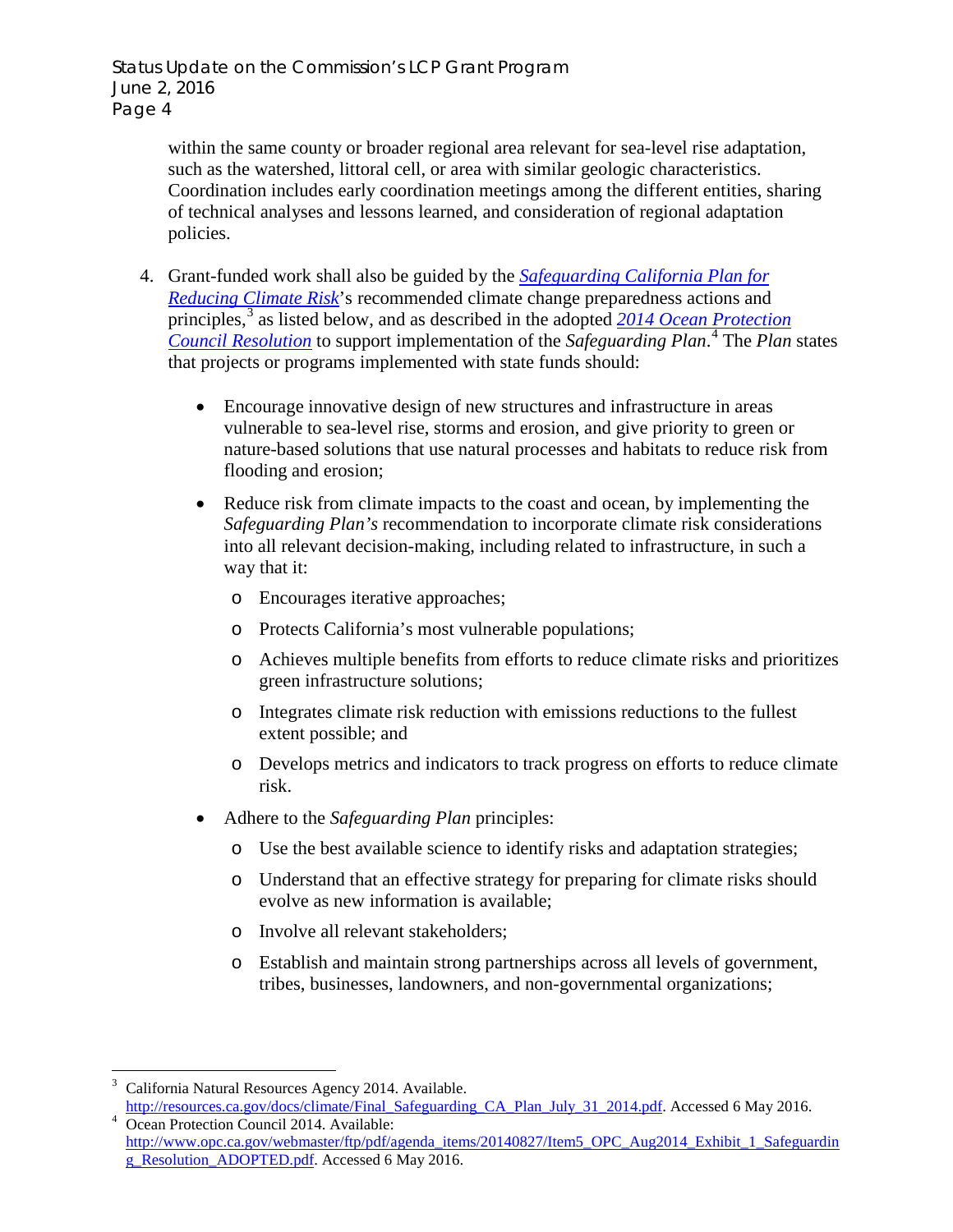- o Give priority to strategies that also achieve benefits other than climate risk reduction benefits, including additional benefits to public health, the economy, environmental justice, and conservation of natural resources; and
- o Ensure that strategies to reduce climate risk are coordinated, to the extent possible, with the state's efforts to reduce GHG emissions and other local, national and international efforts.

# **LCP Grant Round 1**

The Round 1 grants awarded \$1 million in local assistance funds (source General Fund) to eleven local governments. The Round 1 grants resulted in a significant amount of LCP planning work, including development of: a draft LCP for Goleta, which is currently uncertified; a draft comprehensive LCP Update for Arcata; draft Land Use Plan updates for Half Moon Bay, Pacific Grove, Hermosa Beach, City of Santa Barbara and San Clemente; and draft Implementation Plans for Pacific Grove, Hermosa Beach and San Clemente, which will result in certified LCPs for those currently uncertified jurisdictions.

In addition to work on new LCPs and comprehensive LCP Updates, Round 1 resulted in a significant amount of sea level rise planning work, including new sea level rise vulnerability assessments for the cities of Hermosa Beach, Goleta, Santa Barbara, Pacific Grove and Arcata, as well as the County of Marin. These vulnerability assessments were used to inform sea level rise adaptation strategies and LCP policy development in those jurisdictions.

Round 1 also resulted in LCP work in the City of LA Venice segment, Solana Beach and Humboldt. In Venice, the City developed an LCP Framework Plan to guide development of an LCP for this uncertified segment, which will be carried out with the support of a Round 2 grant. In Solana Beach, the City finalized a Recreation Impact Mitigation Fee Study and submitted an LCP Amendment to the Commission to incorporate that study into their certified Land Use Plan. The Fee Study provides a methodology for calculating in-lieu fees for beach recreational impacts caused by shoreline protection. And in Humboldt, the County completed LCPs for three areas of deferred certification (ADCs), and developed an LCP Amendment to address the need for interim uses in an area that is currently designated for coastal dependent uses.

A more detailed description of the work done pursuant to Round 1 of the grants is attached in [Exhibit 3.](#page-11-0)

LCP Planning work is an incredibly time-intensive process. Previous estimates made by the Commission, which were based on case study examples and Commission staff experience, concluded that a new LCP requires approximately 8,860 hours of Commission staff time, a comprehensive LCP Update requires approximately 6,820 staff hours, and a large LCP Amendment requires approximately 3,600 staff hours.<sup>[5](#page-4-0)</sup>

<span id="page-4-0"></span> $\overline{a}$ 5 Coastal Commission Budget Change Proposal for Fiscal Year 2016/2017, 3720-001-BCP-BR-2016-GB, Page 15. Available: [http://web1a.esd.dof.ca.gov/Documents/bcp/1617/FY1617\\_ORG3720\\_BCP313.pdf](http://web1a.esd.dof.ca.gov/Documents/bcp/1617/FY1617_ORG3720_BCP313.pdf) Accessed 6 May 2016.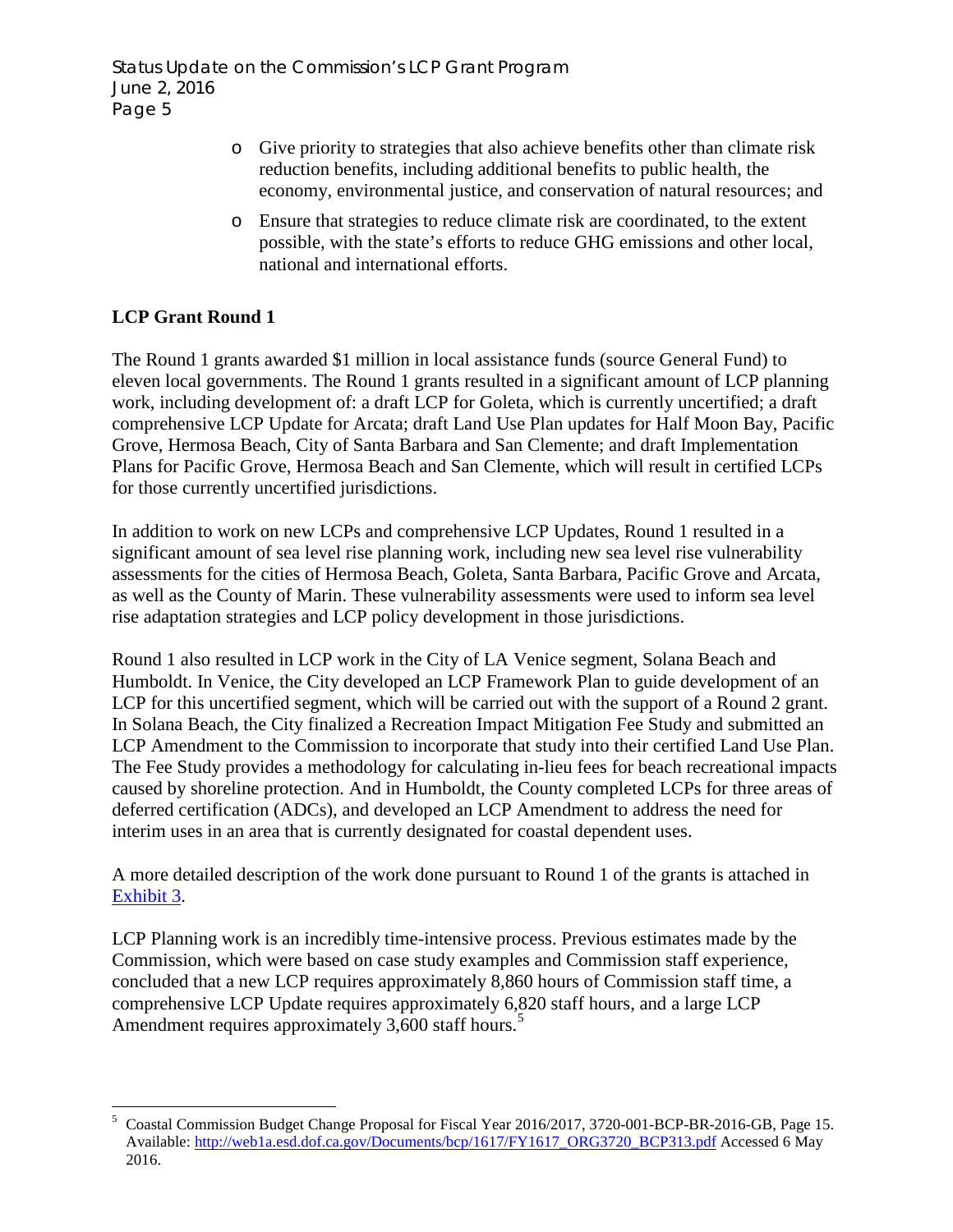This need for large amounts of staff time is apparent in the Commission's work on the LCP grants. District staff and staff of the LCP Grant Team have put an extraordinary amount of effort into the LCP planning work that was completed throughout Round 1. District staff and Grant staff coordinated closely with each of the eleven grantees, including through regular staff coordination meetings on the work products, as well as through regular coordination on grant administration issues. Staff also participated heavily in the outreach and coordination events that took place as part of the grant work. For example, in Marin County, Commission staff met with County planning staff at seven coordination meetings, and attended nine public meetings. Commission staff were active participants on both the Technical Advisory Committee and Stakeholder Advisory Committee for the Collaboration: Sea-level Marin Adaptation Response Team (C-SMART) process, and participated in a presentation with a variety of other C-SMART stakeholders at an outreach event in Stinson Beach. In Hermosa Beach, Commission staff met with the City staff and consulting team on eight different occasions, along with additional coordination via phone and email.

In addition, staff reviewed and commented extensively on numerous drafts and draft revisions of work products in an effort to guide local jurisdictions towards LCP work that conforms to Coastal Act requirements. This iterative review process between Commission staff and local governments can be challenging and time consuming given the many complex and contentious issues that must be addressed in a new or updated LCP.

However, even with this iterative review process between Commission staff and local government staff, in many cases, the local government public hearing process took more time than originally anticipated. Additional public workshops and public hearings were needed to explore the myriad issues that were raised through the grant work, and to fully engage with the public.

Moreover, sea level rise planning is a new and emerging area of LCP planning. The Commission's Sea Level Rise Policy Guidance has helped guide the vulnerability assessments and adaptation policy work that was done in Round 1, but given the breadth and complexity of sea level rise planning, this process raised numerous issues that local governments and the Commission have never faced before. Staff is continuing to refine our approach to SLR planning, and the technical work is becoming more efficient all the time. However, the public and political process will continue to be extremely challenging, due to the complexity of the issues and the magnitude of future sea level rise impacts on our State's coastal resources. Identifying and implementing proactive, innovative, adaptive responses to sea level rise impacts will require continued collaboration with local jurisdictions, the Commission, and other interested parties, even after grant work is completed.

# **LCP Grant Round 2**

For the second round of grants, Commission staff coordinated the application and review process with the Ocean Protection Council's (OPC) LCP Sea-Level Rise (SLR) Grant Program, which provides funds specifically for local and regional vulnerability assessments and updates to LCPs and other Coastal Act authorized plans to address sea-level rise, coastal hazards and other climate change related impacts. Because both grant programs share the common objective of certifying and updating LCPs, staff from both agencies conducted a joint solicitation for applications. Through the joint-application, applicants had the option to submit one work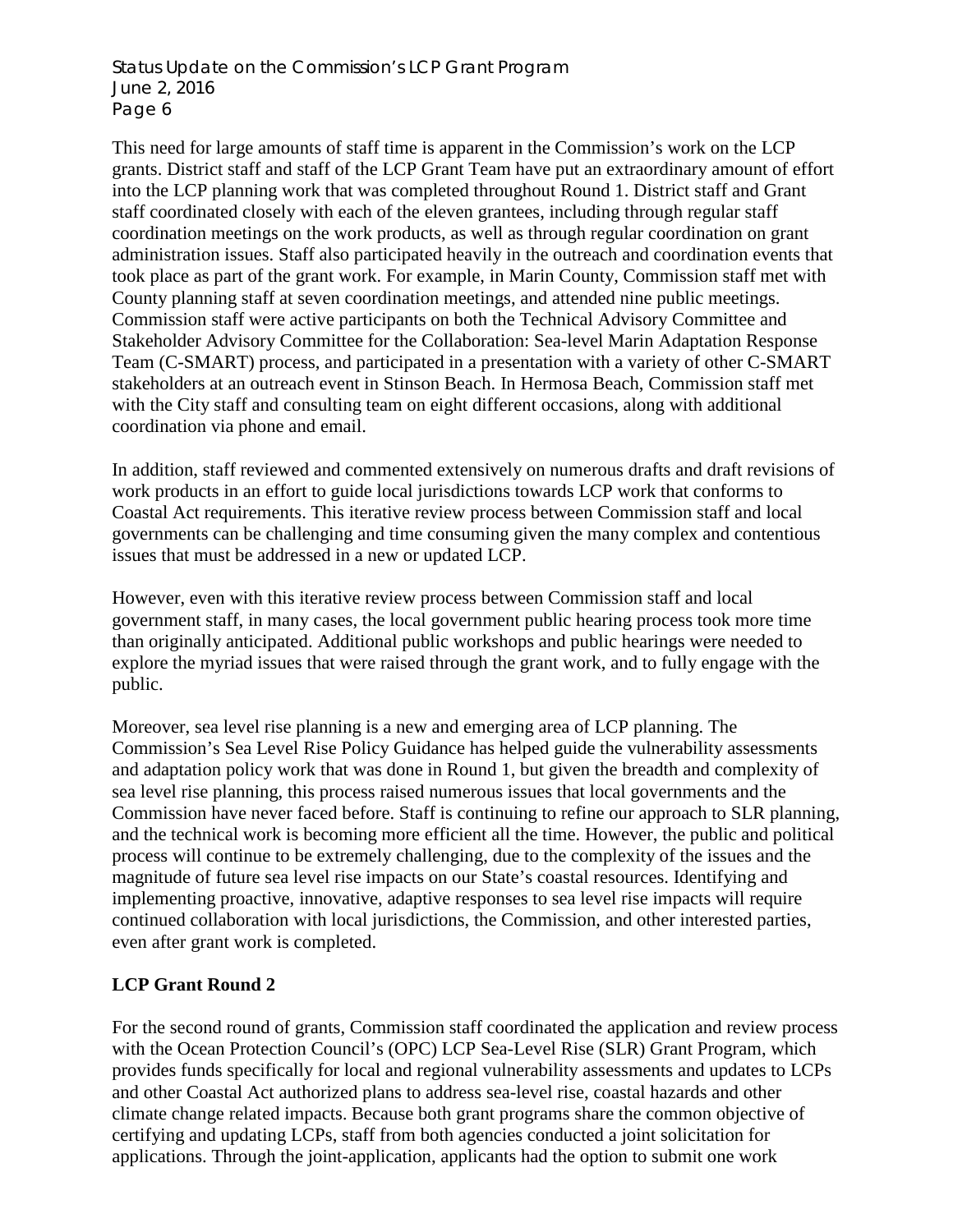program and budget for the two grant programs. This way, the applicants could demonstrate how the grant funds would be combined to fund a single LCP update or new LCP. This also eliminated the potential for applicants to submit duplicate requests to the two grant programs.

The Commission agreed to administer both the OPC and Commission grants, which provide a total of \$2.02 million to thirteen local governments for sea level rise and LCP planning. A single grant administrator for both grant programs allows jurisdictions that receive grants from both the OPC and the Coastal Commission to develop one work program and to execute a single grant agreement with the Coastal Commission for both awards. Development of the OPC work programs and sea-level rise vulnerability assessment details requires close coordination with the Commission's technical staff and District staff. For the joint-funded projects, Commission administration will allow this coordination to occur seamlessly with the development of the Commission work programs. This streamlines the grant execution process, simplifies reporting and invoicing requirements for local governments, and increases the ability of the Coastal Commission to track progress on grant implementation and monitor projects for success.

The Round 2 grants provide for a significant amount of LCP planning work, including new LCPs for the City of Monterey, City of LA Venice segment, and County of San Diego, which are currently uncertified, and comprehensive LCP Updates for Trinidad, Morro Bay, Oxnard, and Carlsbad. In Santa Monica, the City will develop an LUP Update and a new IP, and in Newport Beach, the City will complete its IP. This work will allow both jurisdictions to achieve LCP certification. In addition, an LCP Amendment in San Francisco will reflect the significant sea level rise adaptation work done through the Ocean Beach Master Plan as well as add more general LCP policies to address sea level rise adaptation. The County of Santa Barbara and City of Del Mar will complete LCP amendments to address sea level rise. And finally, Humboldt County will be leveraging the large amount of work done as part of the Humboldt Bay Sea Level Rise Adaptation Planning Project to update the Humboldt Bay Area Plan portion of the LCP.

Work on the Round 2 grants began in spring of 2015 and significant progress has already been made. See [Exhibit 4](#page-20-0) for the most recent progress report on work done pursuant to the Round 2 grants.

District staff and staff of the LCP Grant Team have been working extensively with the thirteen Round 2 grantees to help ensure the grants result in successful sea level rise and LCP planning work. Like the coordination effort that was made for Round 1, for Round 2, staff is participating in regular coordination meetings on substantive work products as well as on grant administration issues. Commission staff has been working closely with the grantees on the work that they are doing, and has been participating in outreach and coordination meetings.

# **LCP Grant Round 3**

The Enacted Budget for FY 2015-2016 modified the past General Fund allocation for LCP Local Assistance Grants to an authorization to use Prop 40 Bond Funds: California Clean Water, Clean Air, Safe Neighborhood Parks and Coastal Protection Fund (3760-101-6029) held by the Coastal Conservancy. The appropriation in the State Coastal Conservancy's Budget for Prop 40 Bond funds includes a provision that states: "Of the funds appropriated in this item, \$3 million shall be available for Local Coastal Program grants to be administered by the California Coastal Commission." As approved in the Enacted Budget for FY 2015-2016, the Coastal Conservancy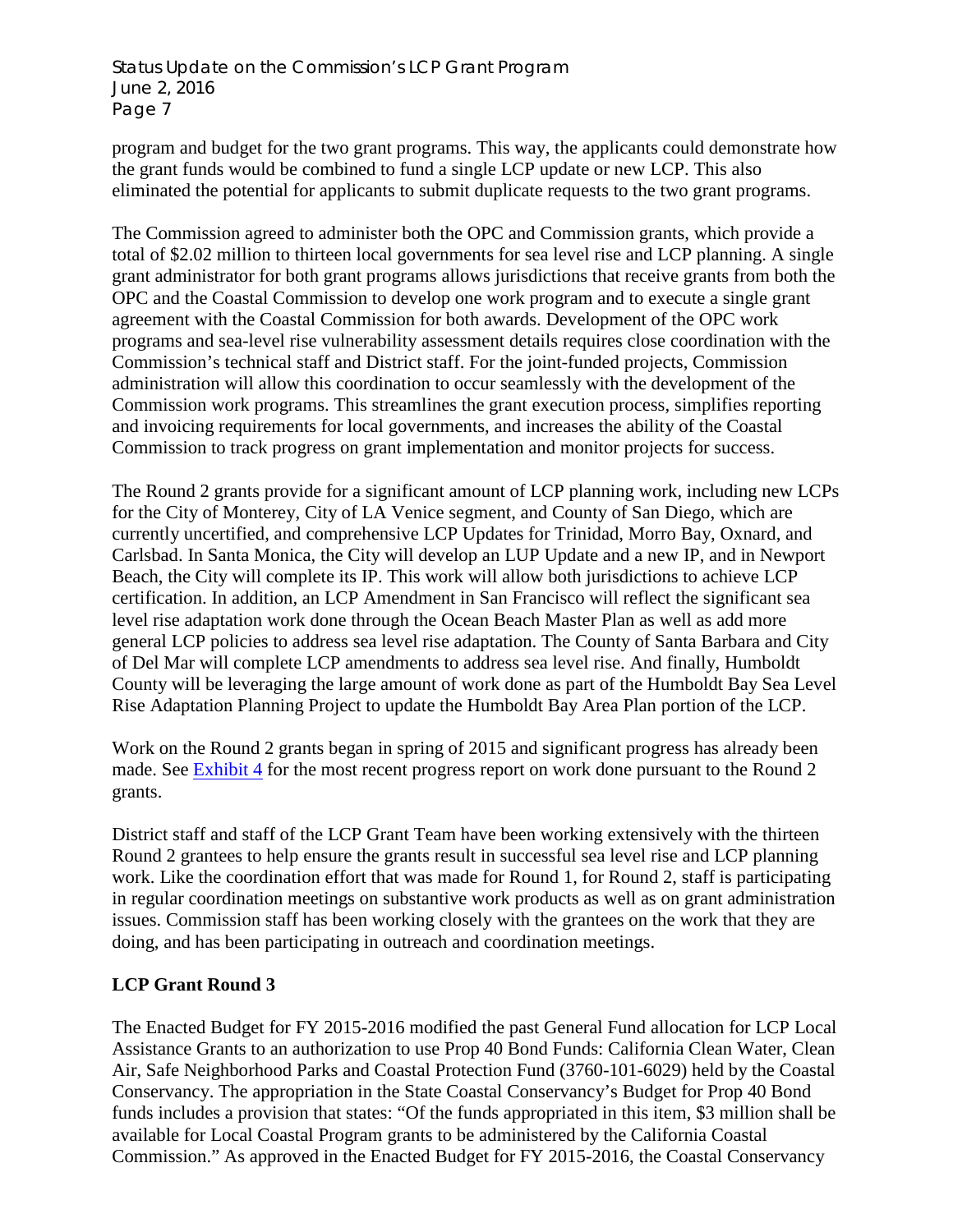will pass through the Prop 40 bond funds to the Commission for LCP grants of \$3 million through an Interagency Agreement.

This \$3 million is available for Round 3 of the LCP Grants, which was announced on March 28, 2016. Applications for Round 3 were due on May 20, 2016, and Staff expects to bring recommendations on grant awards to the Commission later this year. The work programs for the Round 3 grants are expected to begin in fall of 2016 and end in fall of 2018.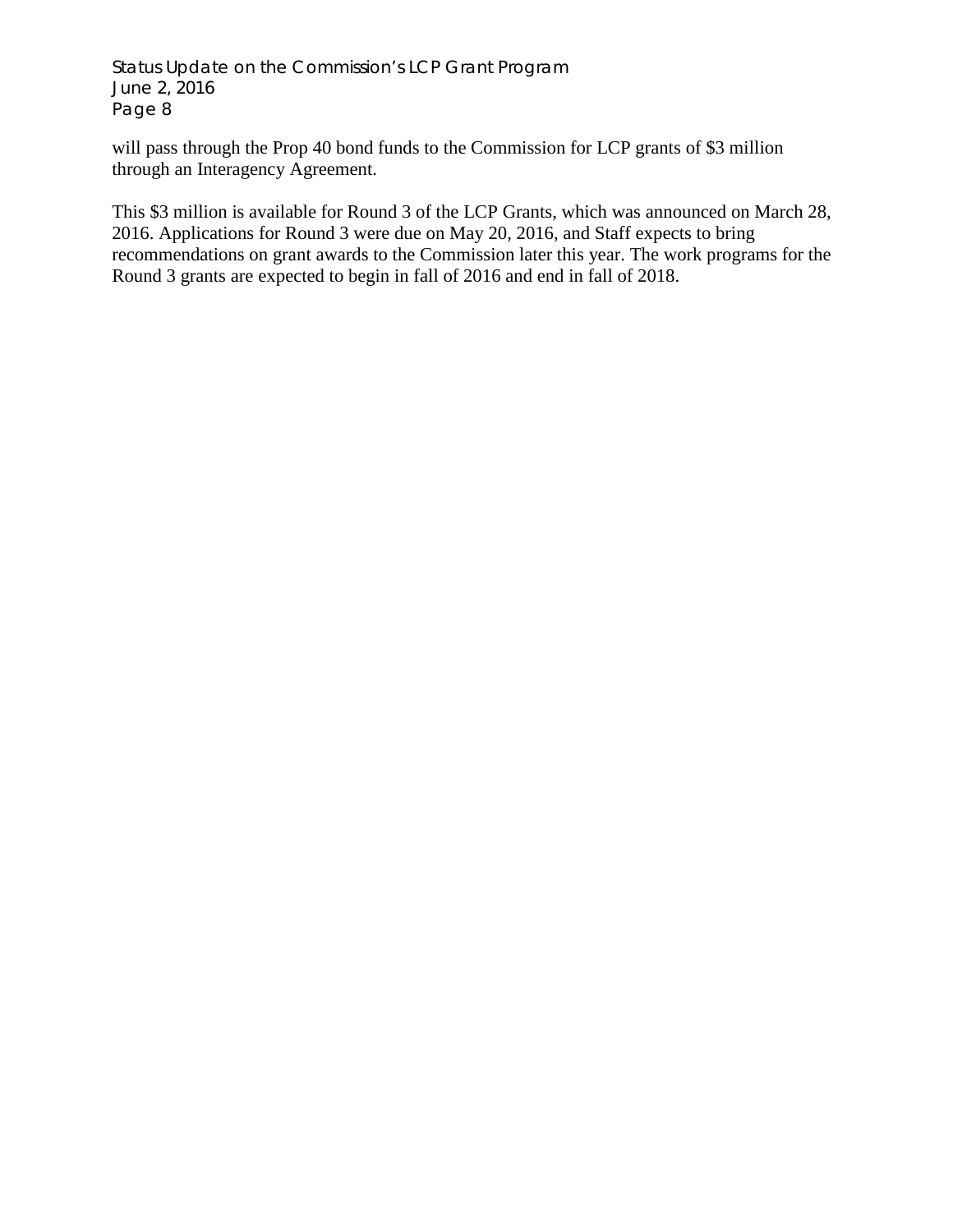# **EXHIBIT 1**

# <span id="page-8-0"></span>**EVALUATION CRITERIA ADOPTED BY COASTAL COMMISSION ON AUGUST 14, 2013**

- **Public benefit/Significance:** The Commission will consider the extent to which the proposed LCP planning effort will address issues of statewide significance and maximize public benefits of the coast. These can include: preserving and enhancing coastal habitat, protecting, providing and enhancing public access, protecting priority land uses such as agriculture, coastal dependent development or recreation, Smart Growth and sustainable development initiatives, protecting and providing lower cost visitor and recreational opportunities, and addressing climate change and sea-level rise. Provisions for citizen participation must be a part of the work program.
- **Relative Need for LCP/Extent of Update:** Related to the public benefits of a proposal, the Commission will consider the relative need for a LCP update, considering the length of time since a LCP or LCP segment has been updated and the significance of the issues proposed to be updated. For example, many sensitive species and habitats have been identified since the time of certification of many LCPs. A proposal to update a LCP's environmentally sensitive habitat (ESHA) policies, ordinances, resource maps, etc. may be an important update in specific jurisdictions. Other jurisdictions may benefit from updates in policy areas that will resolve known deficiencies or sources of conflict and/or appeals of local coastal development permits to the Commission. In addition, the extent or scope of an update is an important consideration, with higher priority being placed on proposed updates of greater extent/scope, such as a complete LUP/IP update, or an update that results in comprehensive updating of one or more policy areas or a geographic sub-area.
- **Addressing the Effects of Climate Change:** Climate change is one of the most significant policy areas to emerge since many of the LCPs have been certified. The Commission is seeking LCP updates that address the effects of climate change, including sea-level rise and other coastal hazards, as well as other issue areas affected by climate change, such has changes in habitat, fire hazards, and transportation and land use policy to facilitate reductions in greenhouse gas emissions and vehicle miles travelled. Special consideration will be given to LCP amendment proposals to address this policy area.
- **Likelihood of Success/Effectiveness:** The Commission has had past grant programs where the investment of public funds has not resulted in completed certified LCPs or LCP Amendments. In a few cases, funding has been awarded but reverted. Overall, the success of the Commission's grant program will be measured by the progress made toward LCP certification or update.

The Commission thus will consider the likelihood of success of each proposal, including evaluating the practicality, feasibility, and effectiveness of a proposed work program that may lead to successful implementation. Proposals should address the need for coordination with the public and the Commission, and provide for practicable benchmarks for LCP amendment development and review. Other evidence in support of this criteria may include resolutions of intent and endorsement for the proposed work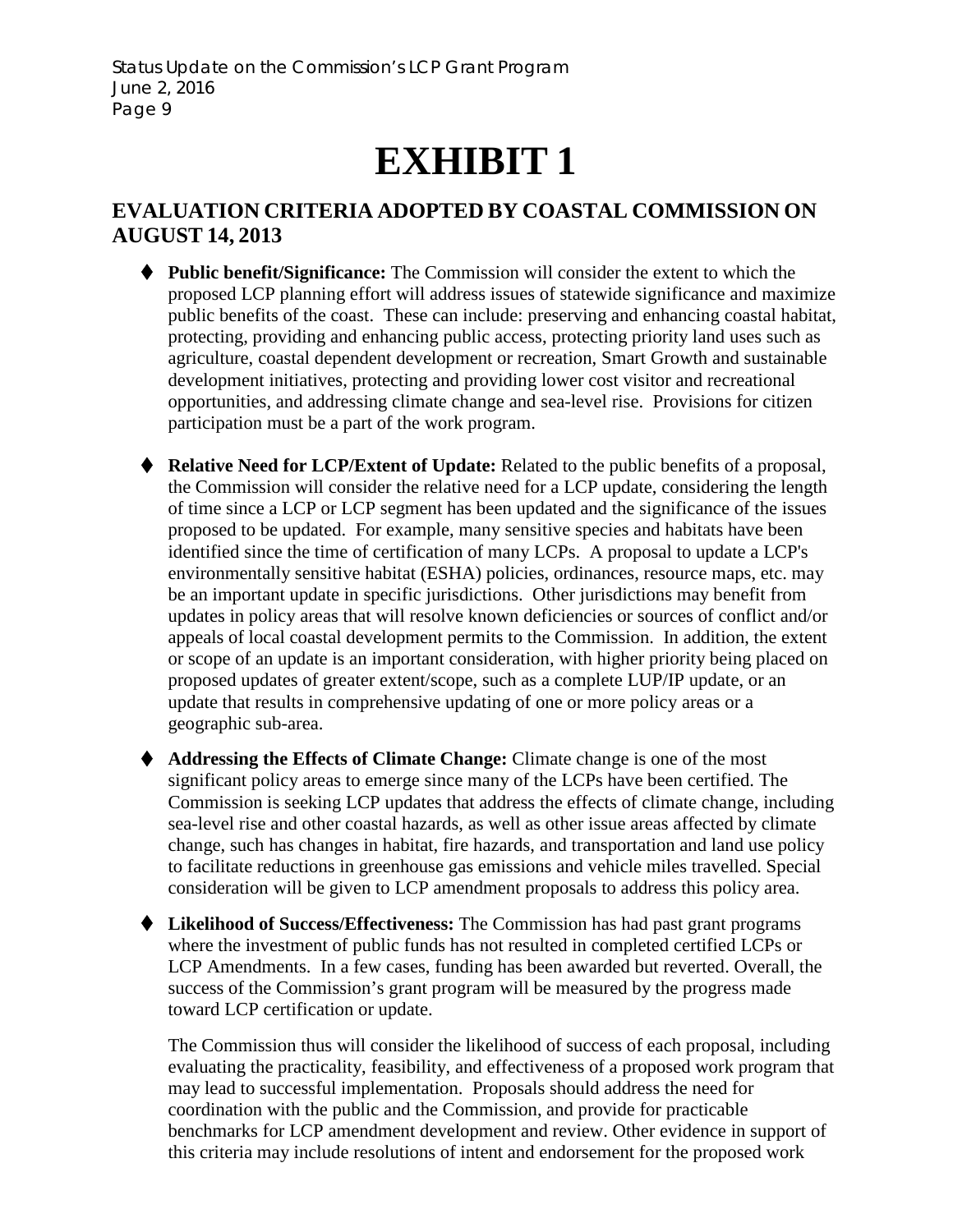> from the jurisdiction and other organizations, matching funds or other complementary efforts (see below), or other factors that may affect the likelihood that a LCP amendment will be successfully completed. Grantees will be asked to describe any LCP planning work that has been initiated or is already underway at the local level and how this grant program is needed to substantially further that effort. A resolution from the grantee committing to completing a LCP Amendment submittal to the Commission will be required as part of the application.

> For new LCP development, the local government should demonstrate its willingness and capacity to assume local coastal development permit processing. Related, some areas of the coastal zone remain uncertified because the Commission and local government have been unable to reach agreement on the resolution of issues or the issue is particularly intractable. The Commission will consider the likelihood that such areas and specific policy questions can be successfully addressed, leading to certification of the area.

 **Workload:** The Commission will consider the level of existing permit workload generated by uncertified jurisdictions and thus the relative statewide benefits of certification of any particular jurisdiction.

While most of the geographic area of the coastal zone is under certified LCPs, there are 36 segments that are not yet certified and 44 specific Areas of Deferred Certification. The Commission is responsible for review of all coastal development permits in these uncertified areas. If LCPs were certified for these areas, then most coastal development permits would be reviewed at the local level and the Commission's staff resources could be reallocated to assist matters of more statewide significance and importance, such as early coordination with local government on LCP planning matters, as well as oversight, review, and coordination with local governments on LCP implementation.

 **Project Integration/Leverage/Matching Funds:** The Commission will consider the relationship of the LCP work program to other planning work being undertaken by the jurisdiction. Grantees will be asked to describe any other related grant awards (such as through the Ocean Protection Council, Coastal Conservancy or the Strategic Growth Council) that may support the LCP planning work and any availability and amount of local matching funds.

There are several related grant programs underway which may positively integrate with this LCP Planning Grant program. For example, the Ocean Protection Council is currently processing applications for grants to update LCPs to address Sea-level Rise. The Coastal Conservancy is administering a Climate Ready grant program [\(http://scc.ca.gov/files/2013/07/Climate-Ready-grant-announcement-July-](http://scc.ca.gov/files/2013/07/Climate-Ready-grant-announcement-July-18_FINAL.pdf)[18\\_FINAL.pdf\)](http://scc.ca.gov/files/2013/07/Climate-Ready-grant-announcement-July-18_FINAL.pdf). The Strategic Growth Council provides a Sustainable Communities Planning Grant and Incentives Program to fund efforts to conduct planning activities that will foster sustainable communities, lead to reduced greenhouse gas emissions, and achieve other sustainability objectives, and for which coastal jurisdictions are eligible to apply. The Commission will consider the ability to integrate and leverage any additional program funds available that could help support a comprehensive LCP certification effort or update.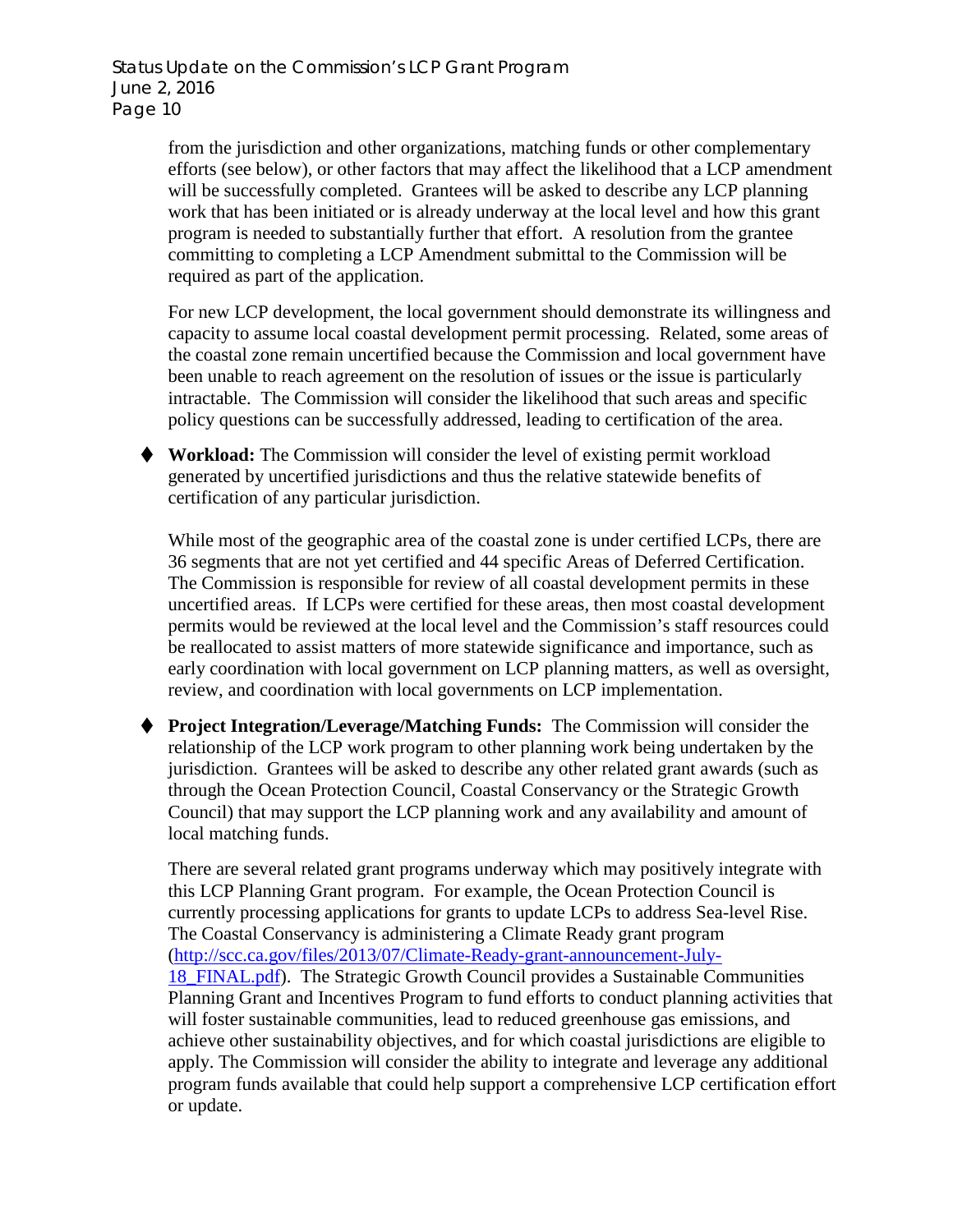# **EXHIBIT 2**

# <span id="page-10-0"></span>**GENERAL CONTRACT REQUIREMENTS FOR ROUND 2 GRANTS**

- 1. All grantees shall work with Commission staff to finalize the work program, including progress benchmarks, and budget for Executive Director review and approval that reflects the amount of the grant award and final products that will be produced as a result of the grant funding. For programs that extend beyond the grant period, grantees shall include a schedule and benchmarks that show the plan for completing the certification process. The final work program, schedule, and budget shall be part of the grant contract.
- 2. Since the funds for these grants were appropriated in FY2014/2015, which ends on June 30, 2015, proposals must include work tasks that begin on or before May 1, 2015. Grantees must complete all funded tasks by April 30, 2017.
- 3. All grant contracts shall require progress reports at least every 3 months, and all subject to Executive Director review and approval. Each grant contract shall include the standards Commission staff will use to assess whether work progress reflected in such reports is adequate and procedures to address any grantee that is not meeting the final approved work program and benchmarks.
- 4. Grant funds will not be available in advance of expenditures. Expenses will be paid in arrears no more than once per month upon submission of an approved invoice by the grantee. That is, all funds will be provided on a reimbursement basis, and payments will be made to local governments only after work tasks are completed.
- 5. If a grantee fails to properly execute the contract or fails to meet the performance criteria and benchmarks in the grant contract, the Executive Director or his designee may cancel the contract and re-allocate any unspent funds to one or more of the other approved grantees whose grant was not fully funded.
- 6. Complete reimbursement of grant funds will be dependent upon successful completion of the final deliverable of the contract. Up to 20% of the grant award may not be reimbursable until all final deliverables have been completed by the grantee.
- 7. Should a jurisdiction not need the full amount of funds awarded by the Coastal Commission, they shall notify Commission staff as soon as possible so that any remaining allocated but unspent funds may be redistributed, as feasible. In addition, should a local government fail to enter into a contract in a timely manner or fail to meet work program benchmarks as noted above, the Executive Director or his designee may reallocate funds to supplement an already awarded grant.
- 8. Travel Reimbursement shall be at the same rates as similarly situated State employees. If any conflicts exist between the Contractor's rates and those applicable to State employees, the State's reimbursement rates shall prevail. Receipts will be required. All travel costs are inclusive within the budgeted amount referenced in the contract.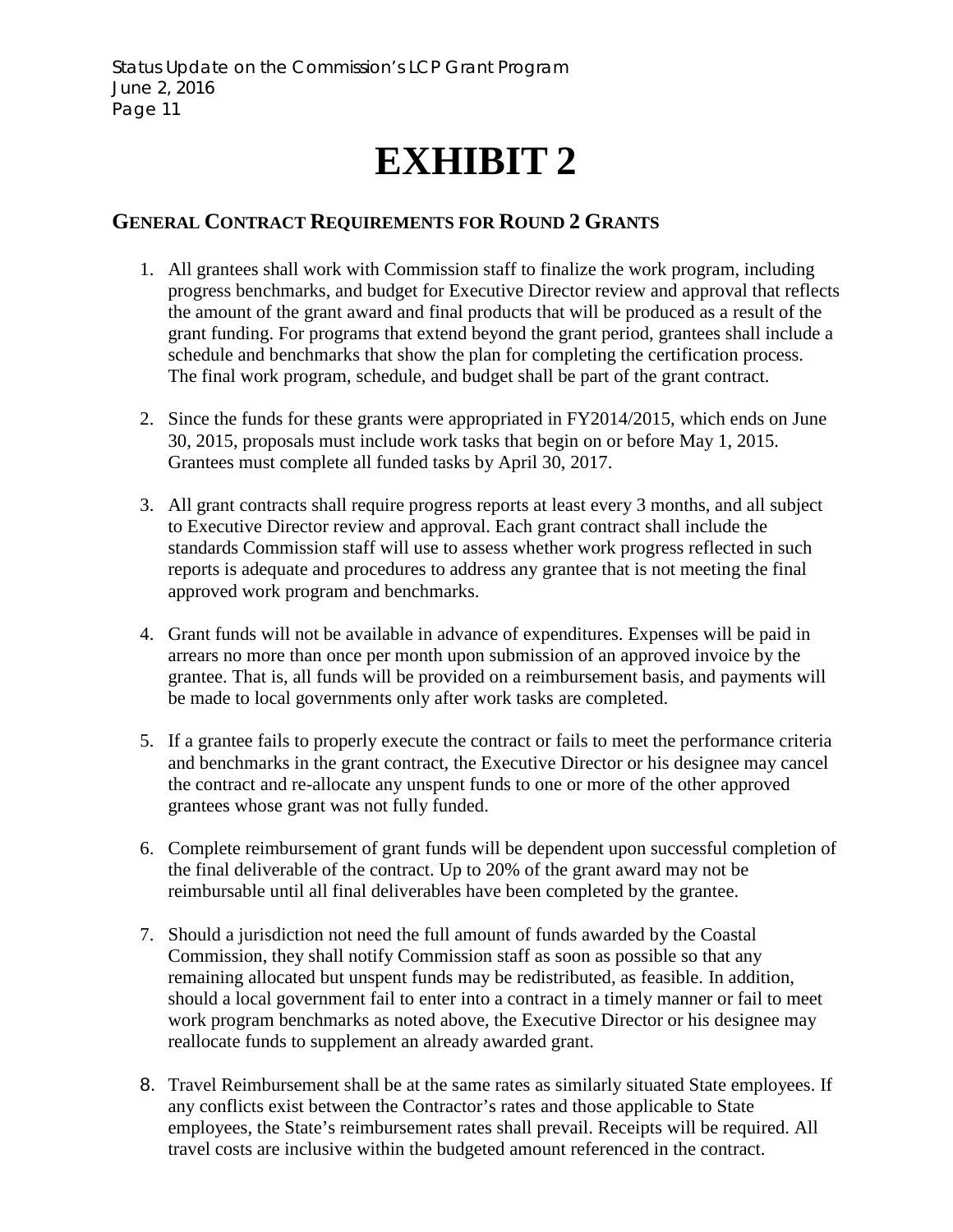# **EXHIBIT 3**

# <span id="page-11-0"></span>**California Coastal Commission Local Coastal Program Planning Grant Program**

# **FY 2013-2014 LCP Grants – Final Status Report**

*The following is a final summary of the work completed under the 11 LCP Local Assistance Grant contracts awarded in Fiscal Year 2013-2014 from April 30, 2014 to April 30, 2016.*

- **1) Humboldt County**  *Grant Total \$29,000*
	- **Project Summary:** Humboldt County will complete and submit administrative drafts of LCP amendments for three Areas of Deferred Certification (ADC): Azalea Habitat Areas on Stagecoach Hill, portions of the Big Lagoon subdivision, and portions of the Trinidad Area Shoreline. The grant also includes submittal of an administrative draft LCP amendment to the Coastal Commission to establish an inventory of Industrial/Coastal Dependent (CDI) land and to develop policies to allow for the potential interim use of such land. Upon certification of these LCP Amendments, which will occur outside the scope of the grant, the ADCs will become part of the County's land use jurisdiction.
	- **Work Completed:** Humboldt County has completed administrative draft LCP amendments for three Areas of Deferred Certification (Tasks 1-3) and for the expansion of uses allowed in the Industrial/Coastal-Dependent zone (Task 4). For its efforts to achieve certification of the Stagecoach Hill ADC within the Northcoast Area Plan (Task 1), Humboldt County completed background research on Azalea Habitat by reviewing past, approved coastal development permit conditions for Azalea habitat; by evaluating assessor parcels for illegal subdivisions and in accordance with the Subdivision Map Act to ensure agricultural and timber productivity; and by reviewing issues concerning water quality, habitat protection, and scenic views. The completed LCP Amendment for Stagecoach Hill recommends amending the Environmentally Sensitive Habitat Area policies for Western Azalea Habitats; modifying the Visual Resource Protection policies to clarify the status of Azalea Habitat protection; amending the Coastal Zone Regulations to ensure that development within coastal Western Azalea Habitat is sited and designed to mitigate impacts; and applying Rural Residential and Rural Residential Agriculture zoning designations in the Stagecoach Hill ADC (Task 4). In the Big Lagoon Area of the Northcoast Area Plan (Task 2), the County reviewed current and historic coastal bluff erosion reports and Big Lagoon Community Services District infrastructure and service studies with the support of Humboldt State University students. County staff also analyzed relevant coastal development permit conditions, parcel sizes, and methodologies for determining setbacks and erosion rates in order to refine policies on bluff retreat in the Big Lagoon Area. The County also updated the Trinidad Area Plan Coastal Access Inventory and drafted policy language for the Trinidad Area Shoreline ADC based on Coastal Commission permit conditions that relate to public access (Task 3). The LCP Amendment for the Trinidad Area Shoreline consists of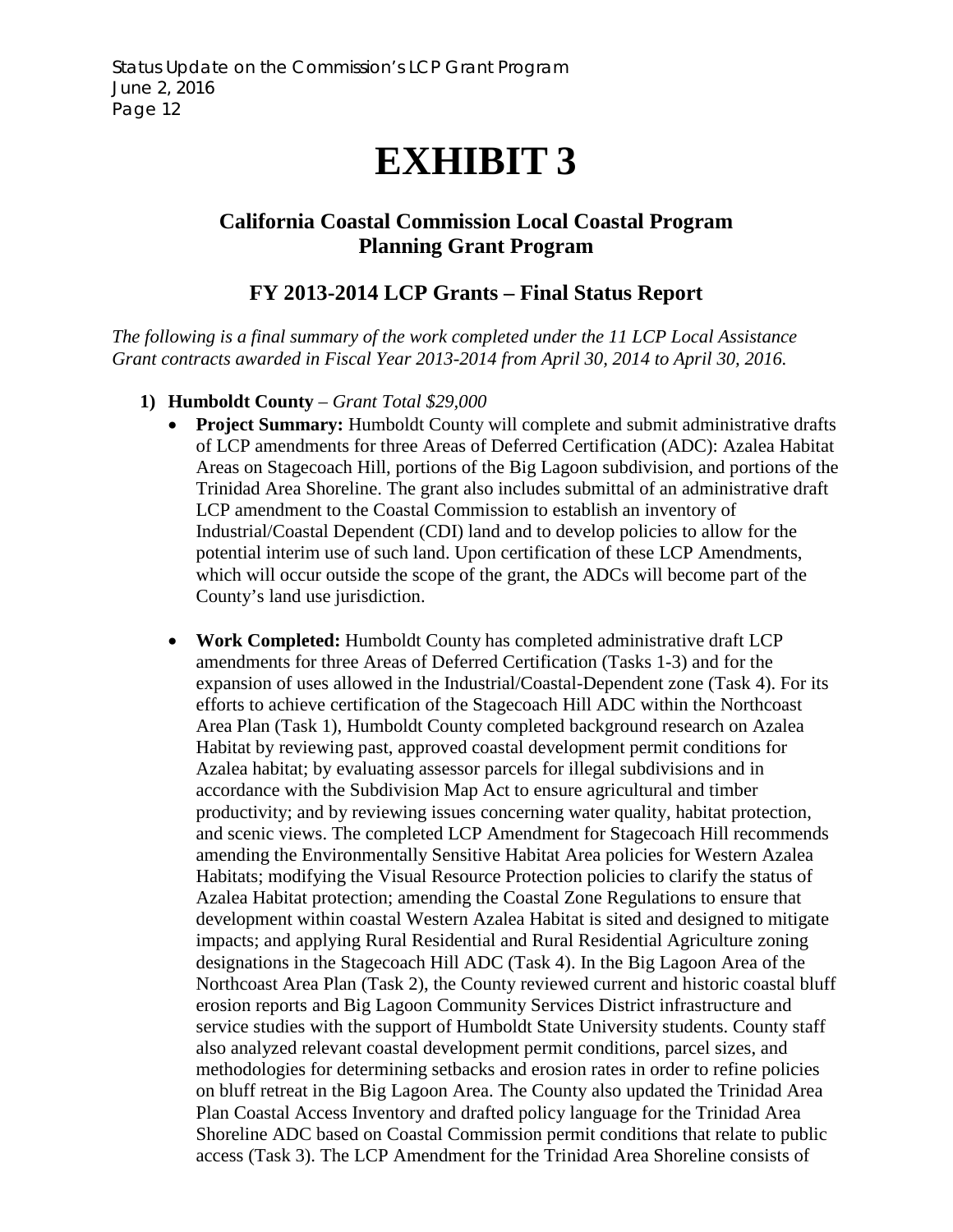> modifications to the Coastal Access policies to be consistent with the Coastal Act and amending the Coastal Zone Regulations to add a new combining zone to establish regulations to minimize risks to life and property, as well as ensuring that any development permitted near coastal bluff retreat hazards would be setback and sited to assure geologic stability over the economic life of the development. Lastly, the County established an inventory of Industrial/Coastal-Dependent land and recommends amending the LCP by allowing for uses such as minor generation and distribution facilities; warehousing, storage, and distribution; retail services, timber production, and general agriculture amongst others. The LCP Amendment further recommends that the interim use of these lands must be compatible with and must not interfere with existing onsite and offsite CDI uses, while also requiring a use permit and coastal development permit. Throughout the grant project, the County held numerous outreach events to incorporate public feedback and concerns, while also maintaining coordination meetings with Coastal Commission staff to discuss potential issues and progress on the grant (Tasks 1-4).

- **Grant Term:** April 30, 2014 April 30, 2016
- **2) City of Arcata** *Grant Total \$54,000*
	- **Project Summary:** The City of Arcata will complete a draft comprehensive update of its 1989 LCP to address sea level rise (SLR) and changed community conditions. The work program includes: an evaluation of the effects of SLR; development of LCP policy options and an Adaptation Plan to address SLR; an update to the Existing Conditions Report and LCP background sections; and other modifications as needed. The project also includes public workshops and regular coordination with Coastal Commission staff.
	- **Work Completed:** The City of Arcata submitted an administrative draft of its LCP update after recently finalizing Land Use Plan (LUP) chapters on Natural Hazards, Environmentally Sensitive Habitat Areas, and Water Quality. As part of its efforts to update the LCP, the City established a range of SLR projections using current regional data and mapping in accordance with the Commission's SLR policy guidance for the years 2030, 2050, and 2100. This led to the development of the SLR Mapping and Risk Assessment (Task 1), which informed the development of a SLR Scenarios Report (Task 2). The SLR Scenarios Report includes an assessment of hazards, identifies areas at risk from these hazards, and includes a variety of adaptation measures to address these hazards. The City also updated its Existing Conditions Report (Task 3), which was originally prepared for a specific area, but now includes all of the lands within the Coastal Zone throughout the City's jurisdiction; the Existing Conditions Report evaluates and inventories coastal resources (i.e. public access, water quality, visual resources). For its preparation of the Coastal Land Use Plan update (Task 4), the City completed drafts of all chapters consisting of policies and standards informed directly by the results of the updated Existing Conditions Report and the SLR Scenarios Report. The City's draft Implementation Plan (IP) (Task 5), including permit requirements, permitting procedures, and local responsibilities in the appeal process, has also been updated. Throughout the grant term, consultation with Coastal Commission staff was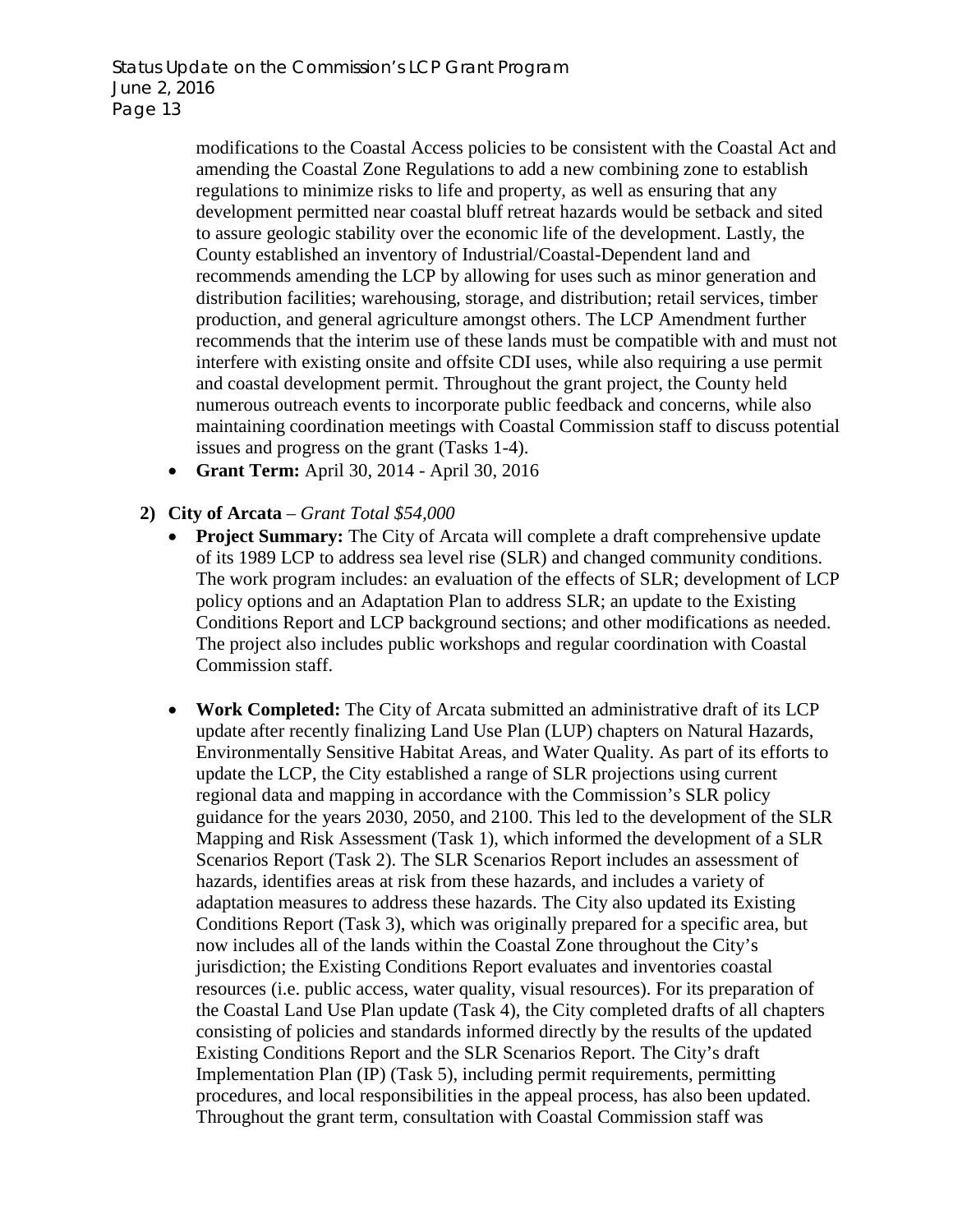> maintained (Task 6), while the City also held numerous public outreach meetings in conjunction with regularly scheduled Planning Commission meetings (Task 7).

- **Grant Term:** May 1, 2014 April 30, 2016
- **3) County of Marin** *Grant Total \$54,000*
	- **Project Summary:** As part of the C-SMART project (**C**ollaboration: **S**ea-level **M**arin **A**daptation **R**esponse **T**eam), the County of Marin will complete and submit an LCP Amendment to prepare for sea level rise. The C-SMART project will develop a scientific and technical basis for assessing the potential changes, vulnerabilities, and impacts that sea level rise may bring to Marin and the Tomales Bay coast. The project will also identify appropriate response and resilience strategies to address these effects through agency coordination and will plan for the implementation of such measures, including their integration into Marin's Local Coastal Program. In addition to the local assistance grant from the Coastal Commission, Marin County received \$200,000 from the Ocean Protection Council to support the LCP amendment project.
	- **Work Completed:** The County of Marin has completed and submitted it LCP amendment (Task 4) to the Coastal Commission. At the outset of the grant project, the County established a Stakeholder Advisory Committee and a Technical Advisory Committee for increased expertise and public involvement throughout the LCP process (Task 1). This resulted in numerous committee meetings for the public, the creation and launching of a bilingual website, ongoing asset/property manager interviews (which involved questions for asset managers on conditions and potential impacts from flooding, erosion, saltwater intrusion and more), and coordination with C-SMART partner organizations like Point Blue Conservation Science and the Center for Ocean Solutions, amongst others. Numerous community workshops were also held throughout the grant term, with community members informing the planning and policy development process by participating in design charrettes and the County's Game of Floods interactive board game, which involved participants collaborating to create adaptation plans for a conceptual Marin Island. The County also completed a Vulnerability Assessment (Task 2). This assessment utilized a variety of data sources and modelling efforts, including the Our Coast Our Future CoSMoS model, FEMA's Open Pacific Coast Study, the County's Department of Public Works studies on riverine flooding, and the Natural Capital Project's InVEST (Integrated Valuation of Ecosystem Services and Tradeoffs) modelling work, to map various sea level rise scenarios and analyze potential impacts. Additionally, the C-SMART effort combined the results of its asset manager interviews with geostatistical analyses, literature review findings and information gathered from public workshops into "Asset Profiles" (i.e. parcels and buildings, utilities, armoring, and recreation) and "Community Profiles" (which highlight the key issues, impacts, and criticallyvulnerable assets for the seven study area communities). The Vulnerability Assessment was also comprehensively reviewed by C-SMART's Technical and Stakeholder Advisory Committees, partner organizations, and internal staff. Lastly, a draft of the Adaptation Strategies Report has also been completed (Task 3) and is being prepared for public release in May 2016, with the report translating the SLR vulnerabilities and risks identified through the Vulnerability Assessment into implementable actions.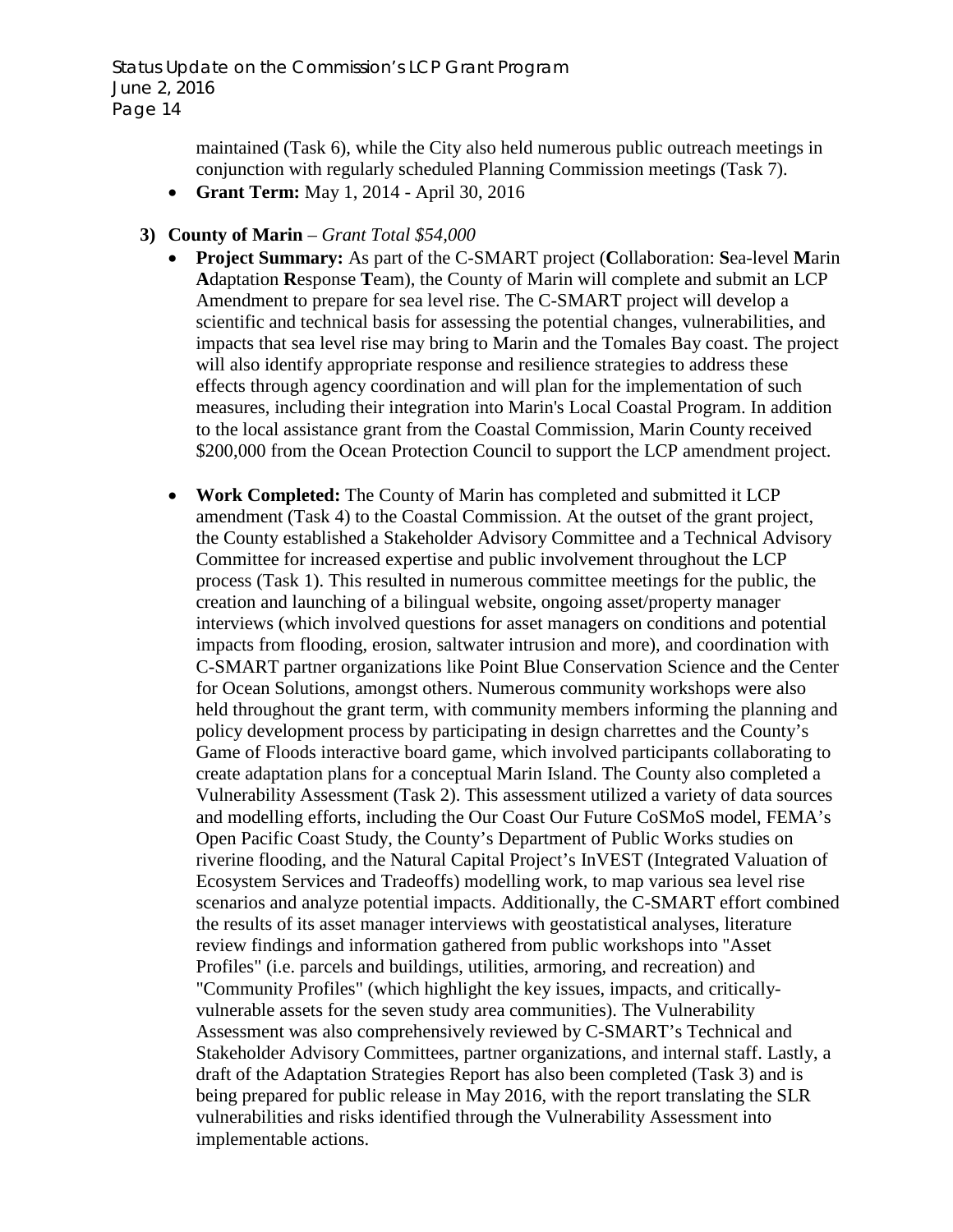- **Grant Term:** June 1, 2014 April 30, 2016
- **4) City of Half Moon Bay** *Grant Total \$75,000*
	- **Project Summary:** The City of Half Moon Bay will complete a draft of its Land Use Plan (LUP) in conjunction with an update of its General Plan. In addition to the local assistance grant from the Coastal Commission, the City of Half Moon Bay received \$70,000 from the Ocean Protection Council to support its sea level rise vulnerability assessment and policy development.
	- **Work Completed:** The City of Half Moon Bay completed an administrative draft LUP Update (Task 6) following additional efforts to revise LUP maps and background information, and after conducting further research and consistency review of LUP policies with the Coastal Act. A public draft of the LUP has also been prepared and is now posted to the city's website, with the General Plan Advisory Committee (GPAC) expected to continue the review process over the next few months. The initial task of the Local Assistance grant, the Preferred Plan and Policy Framework (Task 5), which outlined the policy development process, was also completed with public input provided through online forums and interactive community workshops. The City developed the Preferred Plan in relation to a delineated Core Area and building block topic areas, including conservation and open space, climate action and healthy communities, transportation, and land use. Numerous community engagement activities, many with a focus on Half Moon Bay's youth, elderly, and Spanish-speaking communities, have also been held in the form of Neighborhood Listening sessions and Open Houses. LUP policy development, as well as the variety of outreach events that have been completed, were informed by a sea level rise vulnerability assessment that was completed through funding from a grant from the Ocean Protection Council. This vulnerability assessment identified vulnerable areas and assets for multiple sea level rise and storm scenarios. Although LCP planning work is ongoing and will incorporate feedback from both Commission staff and local stakeholders, the City has identified proactive adaptation planning to ensure continued public access and recreation opportunities even as sea levels rise as a priority topic to be addressed.
	- **Grant Term:** April 30, 2014 April 30, 2016
- **5) City of Pacific Grove** *Grant Total \$130,000*
	- **Project Summary:** The City of Pacific Grove will draft a comprehensive update to its Land Use Plan (LUP), which was certified in 1991, as well as draft a new Implementation Plan (IP). The project also includes updating technical information of the City's coastal zone resources with an emphasis on vulnerability to climate change and sea level rise, and improved coordination with local, regional, and state coastal stakeholders.
	- **Work Completed:** The City of Pacific Grove completed and submitted drafts of its revised LUP and IP to Commission staff following an iterative review process. The LCP update was informed by regular collaboration with Commission Staff (Task 1) and the Background Report and Climate Change Vulnerability Assessment (Task 2), which were completed by identifying existing LUP topics in need of updates (i.e.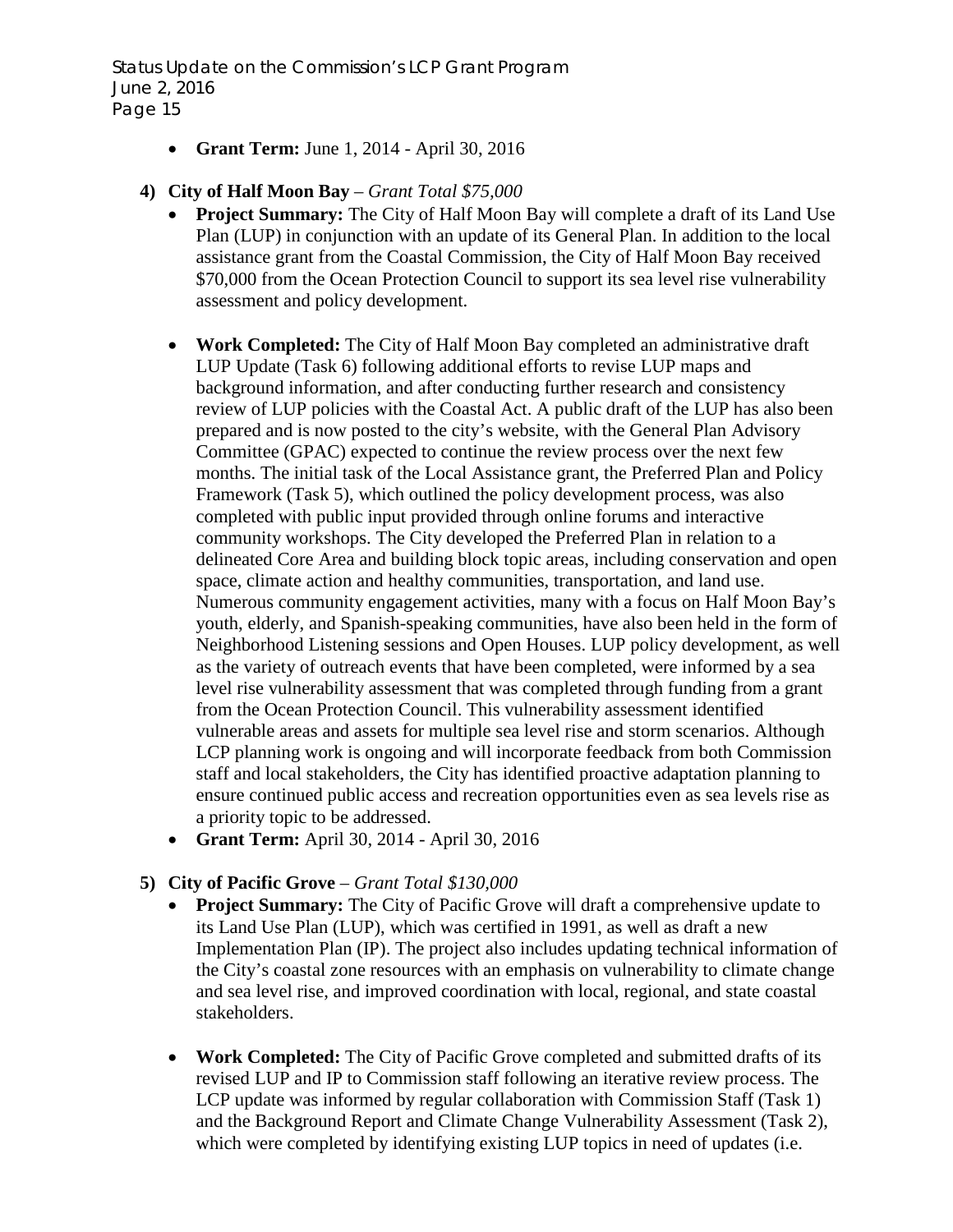natural hazards, public shoreline access), conducting policy audits to ensure consistency with planning documents adopted after the City's original Coastal LUP was certified, and screening for exposures and sensitivities to climate change. These efforts resulted in the preparation of a revised Final Coastal Zone LUP (Task 3), which was submitted to Commission staff in January 2016 and is now under internal review following Commission Staff comments and public input. A draft of the Implementation Plan (Task 4) has also been prepared and submitted to Commission staff for review, with the IP now being revised to incorporate Commission Staff comments and public input as well. Throughout the grant project, the City has also incorporated information gathered from numerous community engagement activities, including public workshops and study sessions on the LCP and public hearings before the Planning Commission and City Council (Task 5).

• **Grant Term:** April 30, 2014 - April 30, 2016

# **6) City of Goleta** – *Grant Total \$125,000*

- **Project Summary:** The City of Goleta will complete a draft LCP. The City recently prepared a General Plan in 2006 and proposes to develop a Coastal Land Use Plan (LUP) that is integrated with the General Plan. A draft Implementation Plan will also be prepared in conjunction with the preparation of the City's first Zoning Code. The project includes special emphasis on sea level rise, which will be implemented through collaborative efforts with both the City and County of Santa Barbara.
- **Work Completed:** The City of Goleta recently completed a draft of the City's first Local Coastal Program, with the public review process and Commission certification process to occur beyond the grant term. Completion of the draft LCP was accomplished by first drafting a project Work Plan and an Issues and Resource Analysis Report (Task 1), which identified the relevant guidance to incorporate from the "2013 Coastal Commission LCP Land Use Plan Policy Update", the corresponding policy from the adopted "2006 Goleta General Plan/Coastal Land Use Plan", and the gaps between the two. The Issues and Resource Analysis Report thus served to inform the scope of LUP revisions needed under subsequent tasks in the grant project. Indeed, building off of Task 1, the City completed various technical studies (Task 2) to identify information that needed updating, including information on archaeological resources, water supply, and circulation for example. One such technical study was the *Backshore Characterization and Initial Vulnerability findings for the City of Goleta's coastal zone,* which mapped potential coastal hazards associated with SLR, assessed risks that infrastructure, coastal resources, and communities face due to SLR vulnerabilities, and analyzed the fiscal impacts of climate-induced hazards. Following these technical studies, the City completed a draft LUP (Task 3) that included all General Plan/Local Coastal Plan Elements with the exception of the Housing and Noise Elements. The City also completed its draft Implementation Plan (Task 4) in conjunction with the citywide Zoning Ordinance Project to ensure consistency and an efficient regulatory framework.
- **Grant Term:** April 30, 2014 April 30, 2016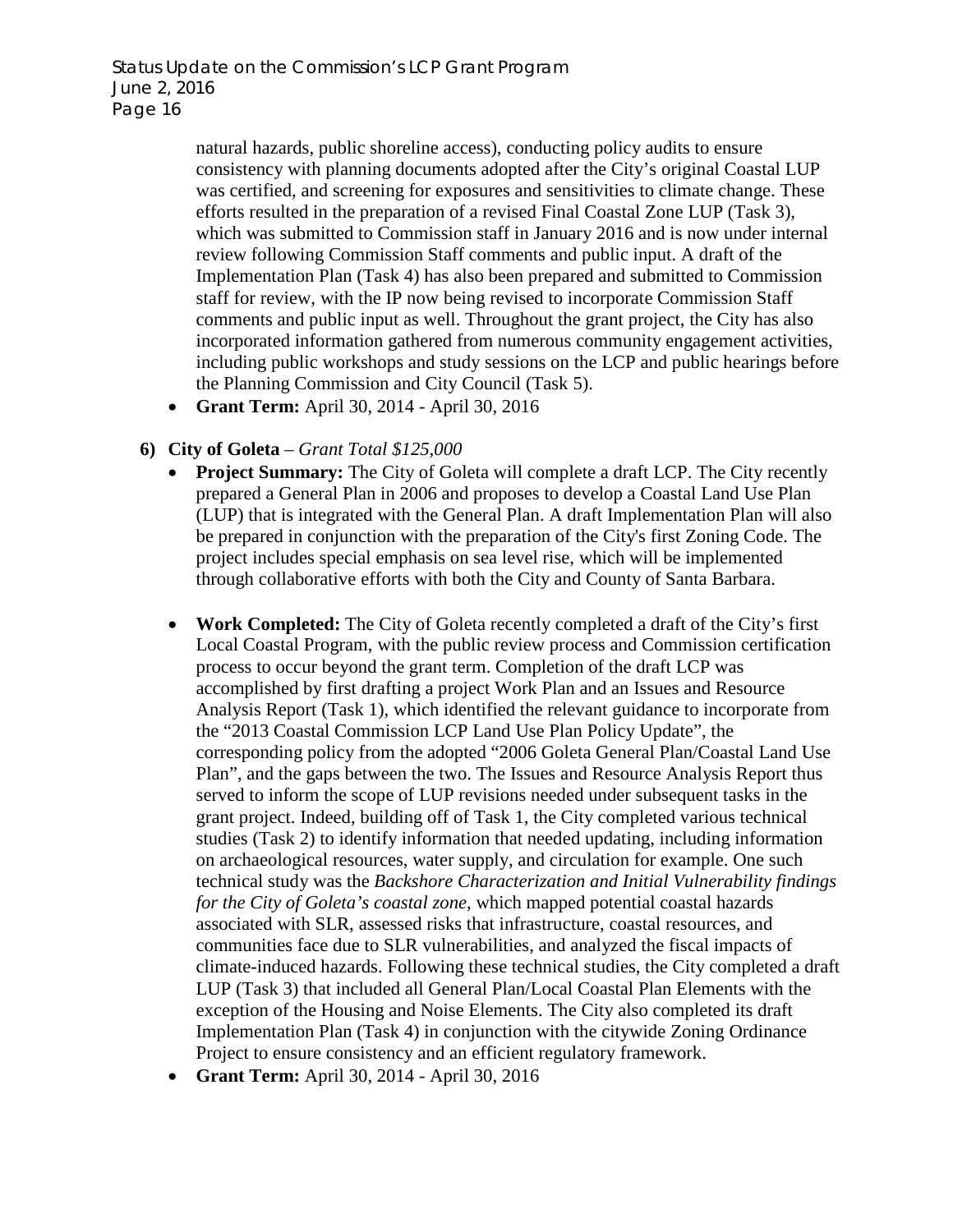- **7) City of Santa Barbara** *Grant Total \$123,000*
	- **Project Summary:** The City of Santa Barbara will complete a draft update to its certified Land Use Plan, with special emphasis on addressing climate change and the associated impacts of sea level rise (SLR), extreme high tides, storm events and coastal erosion. The primary goals of the project are to: 1) comprehensively update the City's Land Use Plan (LUP) and Land Use Map to include recently adopted City plans and ordinances, such as the 2011 General Plan Update and recent climate change adaptation actions; 2) update a targeted portion of the Implementation Plan (IP); and 3) encourage citizen participation throughout the planning process.
	- **Work Completed:** The City of Santa Barbara completed a draft update to the LUP (Task 3) that includes specific adaptation policies and the procedures required to evaluate a proposed development's exposure to future hazards relative to climateinduced increases in flooding, erosion, and other coastal hazards. The LUP update was informed by the City's LUP Baseline Assessment (Task 1) and the completed SLR Report (Task 2), which was designed to assess vulnerable populations and coastal resources and provide adaptation options. Revisions to the Coastal Hazards and Adaptation chapter of the LUP (Task 3) were accomplished by collaborating with multiple public agencies and jurisdictions on modelling techniques and adaptation policies. For its targeted update of the Implementation Plan (Task 4), the City reviewed available GIS data on SLR vulnerability, with the use of CoSMos (Coastal Storm Modeling System for Southern California) and other modeling sources, and initiated development of an automated ArcGIS tool to compare projected SLR impact scenarios for project-level screening. However, the City ultimately determined that including specific SLR guidelines for development in an IP is not feasible at this time given that vulnerability depends on specific existing public infrastructure that needs further analysis. As such, the City continues to collect data on SLR and will use public feedback on the *Sea Level Rise Vulnerability Assessment*, input from Commission staff and consultants, and modeling and best practice approaches to determine actionable interim measures appropriate to address climate change hazards. The results of all SLR modeling efforts and adaptation studies will inform further updates of the IP beyond the scope of the grant.
	- **Grant Term:** April 30, 2014 April 30, 2016

# **8) City of Los Angeles** – *Grant Total \$100,000*

- **Project Summary:** The City of Los Angeles will complete a LCP Framework Plan for the community of Venice, which will include an issues assessment of the land use and environmental concerns involved with the development of a successful Local Coastal Program for Venice. The project includes: research of existing community issues and previous attempts at LCP certification; a public involvement process; development of an issues assessment report; public presentations; and regular coordination with Coastal Commission staff.
- **Work Completed:** The City of Los Angeles completed all tasks under the first phase of its grant project. At the outset of the grant, the City conducted internal research (Task 1) by evaluating and compiling past attempts at LCP Certification. This resulted in the drafting of an Issues Assessment that explores key substantive land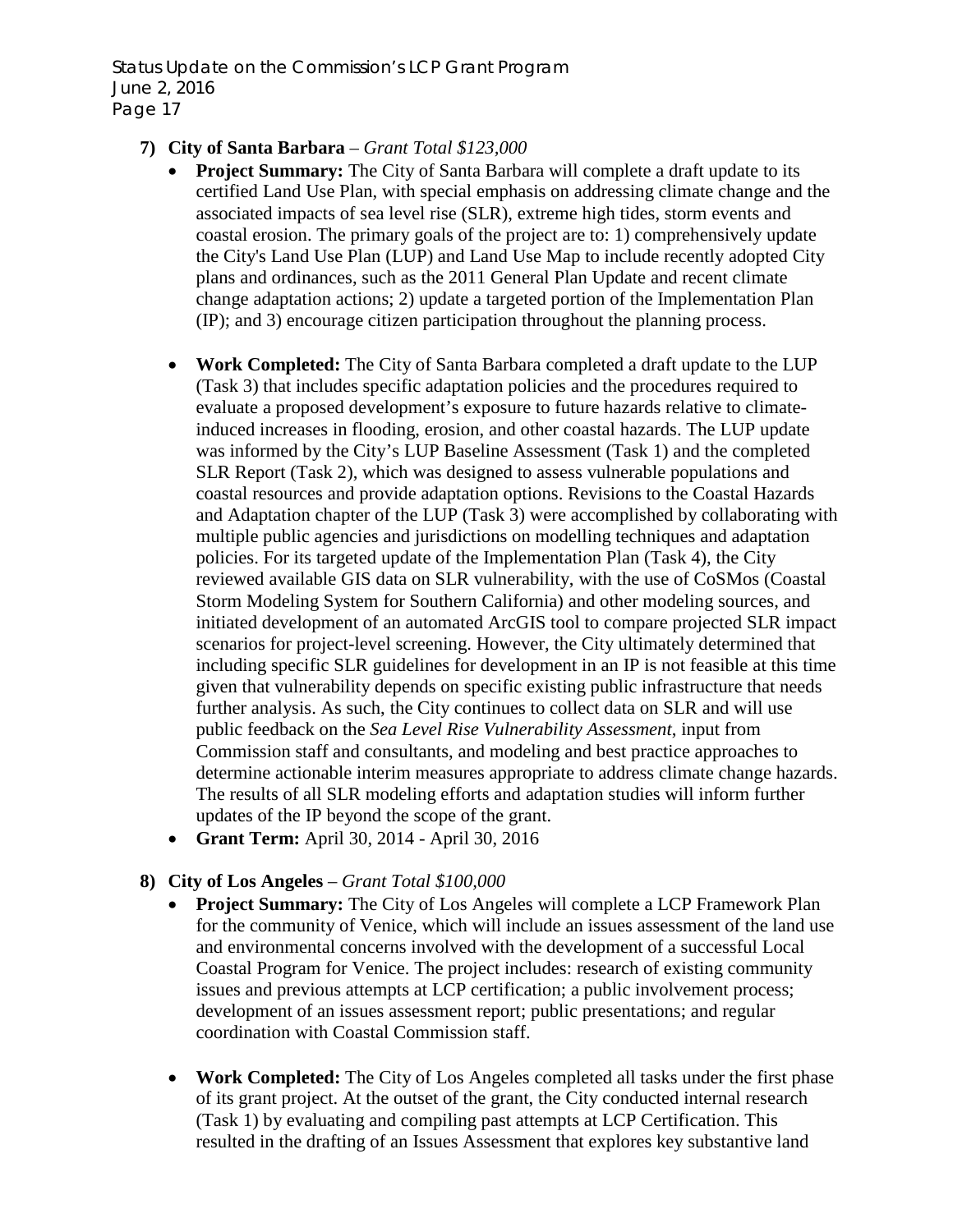use, planning and regulatory issues in the Venice coastal zone and was heavily informed by interviews with City staff that have a role in reviewing land use and development proposals in the Venice area. Revisions to the Issues Assessment incorporated Commission staff requests to: clarify the public shoreline access component; consider opportunities for providing more parking and creating actionable plans for vehicular in-lieu fee programs; include the need for a beach ecology program that will include beach grooming restrictions and standards; consider adding setbacks from cultural resources and refining what "new" development constitutes; and include shoreline armoring policies in the LUP. The City also conducted a community outreach event (Task 2) to disseminate the Issues Assessment and the Framework Study (Task 3) in the form of an Open House at Westminister School in April 2016. The Open House included a number of stations with topics centering on public access to the shoreline, coastal resources and hazards, housing, mobility, cultural and historic resources, and public participation. The City also finalized the draft Venice Local Coastal Program Framework Study (Task 3) by incorporating Commission comments into a revised version that was resubmitted in mid-April. The Framework Study provides an issues assessment and set of alternatives that will aid in the organization, preparation and funding for the creation of a Venice LCP and Climate Resilience Plan. As part of its deliverables for Task 3, the City also presented the Framework Study to the Planning and Land Use Management Subcommittee and the Mayor's Office. Lastly, the City has maintained coordination with Commission staff throughout the grant project to discuss project challenges and requested product revisions (Task 4).

• **Grant Term:** June 15, 2014 – April 30, 2016

#### **9) City of Hermosa Beach** – *Grant Total \$100,000*

- **Project Summary:** The City of Hermosa Beach will prepare a draft LCP, with the certification process to commence outside the grant term. The project includes an update to the Land Use Plan that was certified in April 1982 and the drafting of the Implementation Plan in order to achieve certification and assume authority for issuing coastal development permits. The project also includes completion of several technical studies that will guide the development of the LCP, including a parking utilization and use study, a beach use survey and management plan, a sea level rise (SLR) vulnerability assessment, and a subsurface stormwater runoff analysis.
- **Work Completed:** The City of Hermosa Beach completed and submitted draft versions of its LUP and IP to Commission Staff for iterative review (Task 4 and 5). This was accomplished following multiple coordination meetings with the Coastal Commission to discuss its grant progress (Task 1), including recent discussions on the City's identification and review of issues of statewide importance and existing issues and constraints (Task 1). Numerous stakeholder engagement activities have also been carried out through Community and Technical Working Groups and by holding community workshops that have included visioning and charrette exercises (Task 2). More recently, the City met with members of the public to review the draft PLAN Hermosa, which is comprised of the City's General Plan and the Coastal Land Use Plan. The City has also completed its outline of the Coastal Boundary and has continued its work on the Issues, Opportunities, and Trends Report (Task 3). All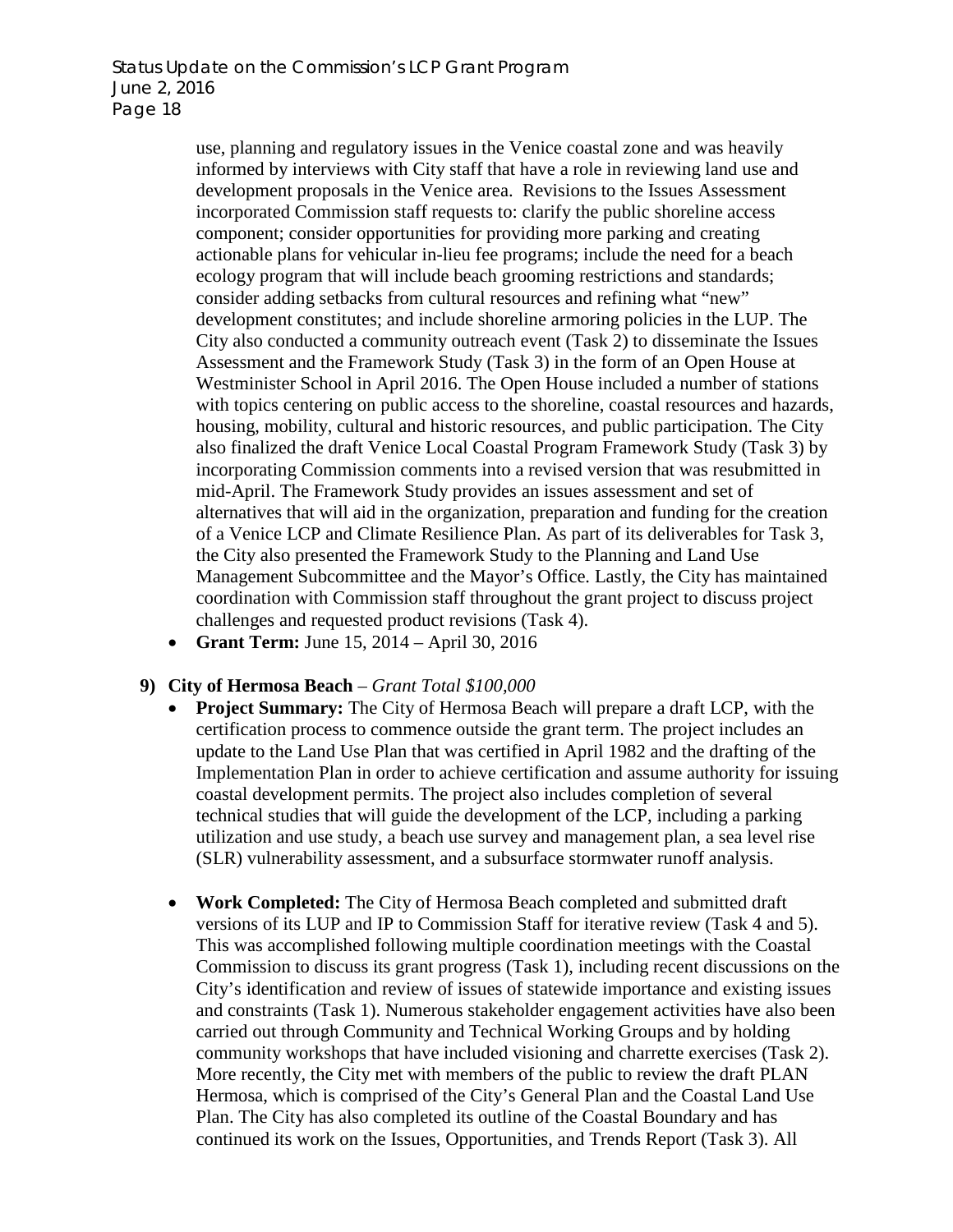> studies pursuant to Task 3 have also been completed, including: the Parking Utilization and Use Study; Beach Use Survey and Management Plan; Sea Level Rise Vulnerability Assessment (funded through City funds and an OPC Sea Level Rise Planning Grant); and the Subsurface Stormwater Runoff Analysis (partially funded through a Climate Ready Grant) (Task 3). In December, an administrative draft of the integrated General Plan/Land Use Plan -PLAN Hermosa- was completed, with the draft available for public comment until February 2106 (Task 4). Study sessions with the Planning Commission, Public Works Commission, Parks and Recreation Commission, Emergency Preparedness Advisory Committee, and City Council are scheduled through June (Task 7). The City has also completed working drafts of its Implementing Ordinances (Task 5) and awaits Commission Staff revisions that the City will incorporate beyond the scope of the grant term.

• **Grant Term:** April 30, 2014 - April 30, 2016

#### **10) City of San Clemente** – *Grant Total \$90,000*

- **Project Summary:** The City of San Clemente will prepare a draft LCP Update and a draft IP. Over the past three years, the City has been working on a new General Plan and Coastal Element, with coordination between the City and Coastal Commission staff ongoing. The Land Use Plan was last updated in 1995, and City staff began a LUP update in 2012. The grant project includes: 1) completing a biological and ESHA inventory; 2) evaluating hazards related to the coastal canyon and bluff areas and developing policies and measures to mitigate threats; and 3) completing an administrative draft of the LUP Update and IP. Certification of the LCP will commence after the grant period closes.
- **Work Completed:** The City of San Clemente has completed administrative drafts of its LUP Update and IP, with the LUP recently modified and approved by the City Council in February 2016 and the IP currently under iterative review with Coastal Commission Staff. Key modifications to the draft LUP encompassed updated background descriptions of ESHAs and updates to the Biological Inventory to more accurately describe the degraded habitat condition of the majority of the coastal canyons in San Clemente. Policies related to wetlands and ESHAs were also updated to reflect Commission staff's request that buffer setbacks be established in relation to existing conditions, while policies in the Hazards chapter of the LUP were reorganized and modified for increased clarity. Earlier in the grant project, the City held a kickoff meeting (Task 1) to discuss the project scope and to identify key topics to address in the LCP. This was followed by the City preparing a Biological Inventory and GIS Base Map of coastal canyons and coastal bluffs that includes vegetation and animal distribution, land use patterns, geological and hydrological processes, and sensitive habitat distribution (Task 2). The City has also maintained its public outreach efforts, with numerous LCP-related informational workshops held, a website launched, and more workshops anticipated to coincide with development of the IP (Task 3).
- **Grant Term:** April 30, 2014 April 30, 2016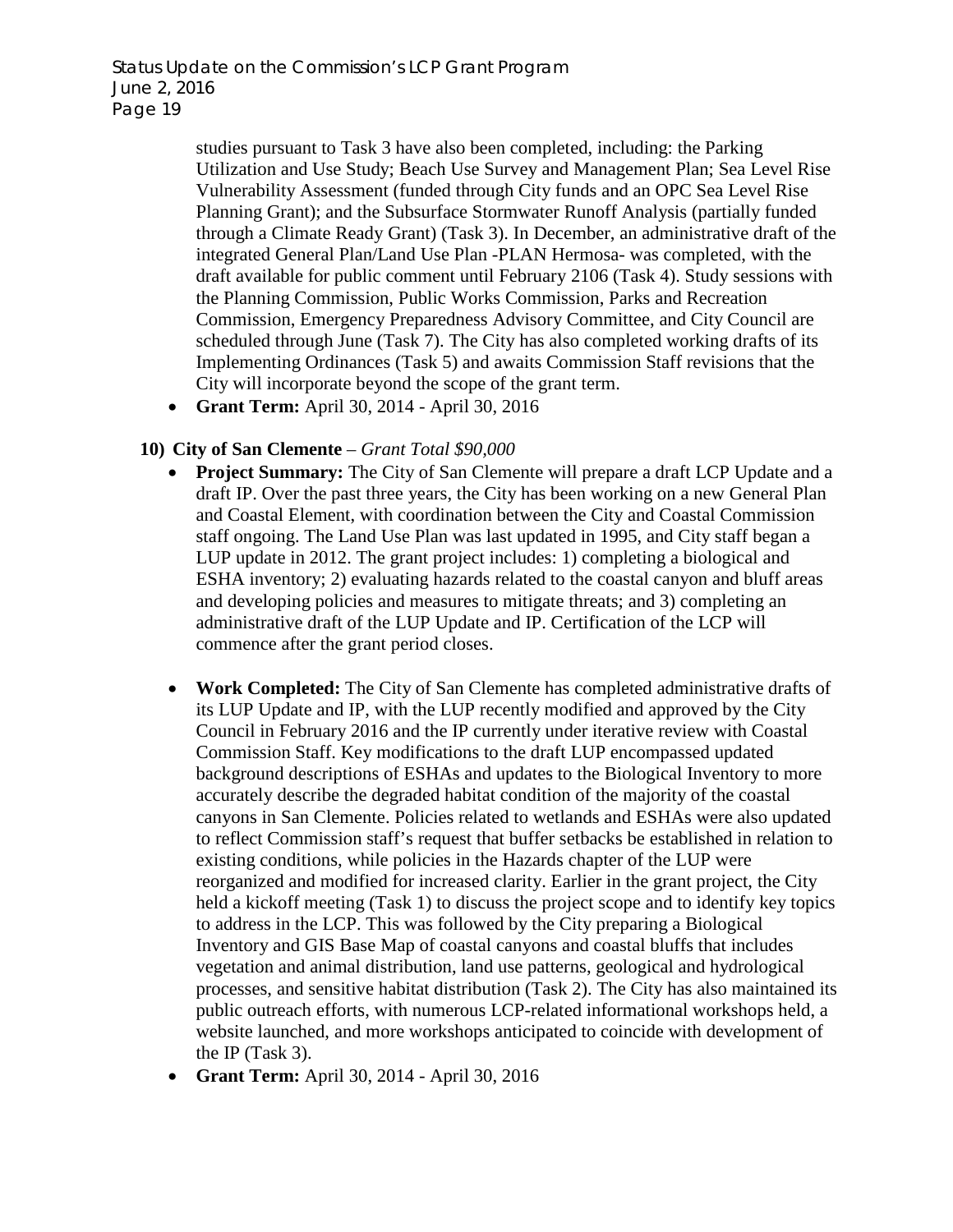### **11) City of Solana Beach** – *Grant Total \$120,000*

- **Project Summary:** The City of Solana Beach will update and complete the Solana Beach Land Lease/Recreation Impact Mitigation Fee Study for shoreline protection devices, as well as submit an LCP amendment to incorporate the methodology developed as part of the study. The study was first prepared in 2010 as part of the City's LCP, but was not completed due to a lack of funding. The Local Assistance grant will assist the City in completing the study and submitting an LCP amendment. The project will include review of the comments received on the 2010 report; consideration of sea level rise and changing erosion rates; and updates to the report to ensure adequate representation of surfing resources, aesthetic values, and ecological values in the impact fee calculations.
- **Work Completed:** The City of Solana Beach has completed and submitted to Coastal Commission Staff both the draft Land Lease/Recreation Fee Study (Tasks 1 and 7) and the LCP Amendment incorporating the findings of the draft Fee Study (Tasks 7- 11). This was accomplished by ongoing coordination and data collection efforts throughout the grant term (Tasks 2 and 3), with more recent data collection encompassing coordination with Surfrider to obtain monitoring data and with Commission staff to incorporate data from the National Oceanic and Atmospheric Administration (NOAA) Funded Beach Evaluation Study. In February 2016, the City released the second revised draft of the Fee Study incorporating Commission Staff and public comments (Task 4). The City also held numerous public workshops and meetings as part of its commitment to gather public input on the Fee Study update (Task 5 and 8), while meetings with the City Council LCP Ad-Hoc Committee were held as needed to obtain direction on the grant project schedule and deliverables (Task 6).
- **Grant Term:** May 30, 2014 April 30, 2016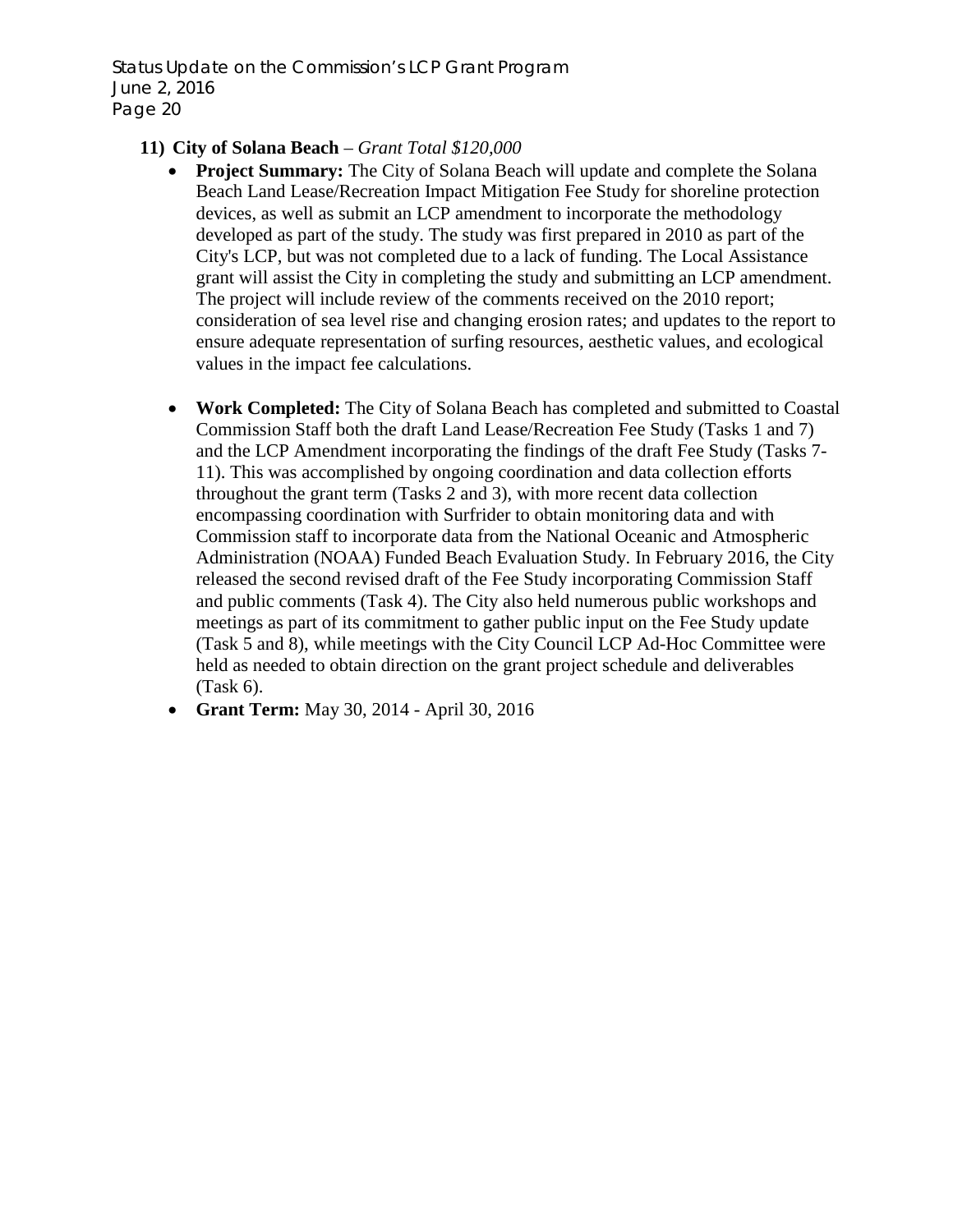# **EXHIBIT 4**

# <span id="page-20-0"></span>**California Coastal Commission Local Coastal Program Planning Grant Program**

# **FY 2014-2015 LCP Grants – 4th Status Report**

*The following is a summary of the work completed under the 13 Local Coastal Program (LCP) Grant agreements awarded in Fiscal Year 2014-2015 from April 1, 2015 to March 31, 2016.*

- **1) Humboldt County**  *Grant Total \$125,000*
	- **Project Summary:** Humboldt County will complete a comprehensive update of the Humboldt Bay Area Plan, which was certified in 1982 and governs the use of approximately 21,500 acres of land around Humboldt Bay and over 20 miles of Pacific coastline. The Local Coastal Program (LCP) update includes regional coordination with the Cities of Eureka and Arcata (two local governments that hold jurisdiction within the Humboldt Bay Coastal Zone and are in the process of updating their own LCPs), establishing baseline environmental and community conditions, completing a sea level rise risk assessment, and directing policy initiatives to give priority protection for coastal-dependent land uses. The grant will also support Humboldt Bay-wide tsunami safety planning and foster public engagement.
	- **Work Completed:** The County of Humboldt has continued with its collaborative efforts initiated during the Round 1 LCP grant by coordinating with the Humboldt Bay Harbor Recreation and Conservation District (HBHRCD) and the Cities of Eureka and Arcata over the collection and analysis of data pertaining to coastal dependent industrial land (CDI) (Task 1). CDI data that has been collected has been refined with parcel specific data from the County GIS system (Task 5), a task that is being prepared in concert with the Round 1 LCP grant. The County has also continued to coordinate closely with the Humboldt Bay Sea Level Rise Adaptation Planning Working Group and with Coastal Commission district staff (Task 1) in preparation of the Baseline Conditions and Sea Level Rise Sensitivity Analysis Report (Task 2). Additionally, public outreach has commenced with an informational website displaying the LCP update process for community members and interested parties. For Humboldt Bay-wide tsunami safety planning (Task 3), the County has maintained coordination with the National Oceanic and Atmospheric Administration (NOAA) regarding Tsunami Ready Status for unincorporated communities in Humboldt County. Recently, County staff held a meeting on California Tsunami Hazard Mitigation with Humboldt Bay Local Coastal Planners and the California Geological Survey on January 20, 2016 to discuss new tsunami mapping techniques and modelling.
	- **Grant Term:** April 27, 2015 April 30, 2017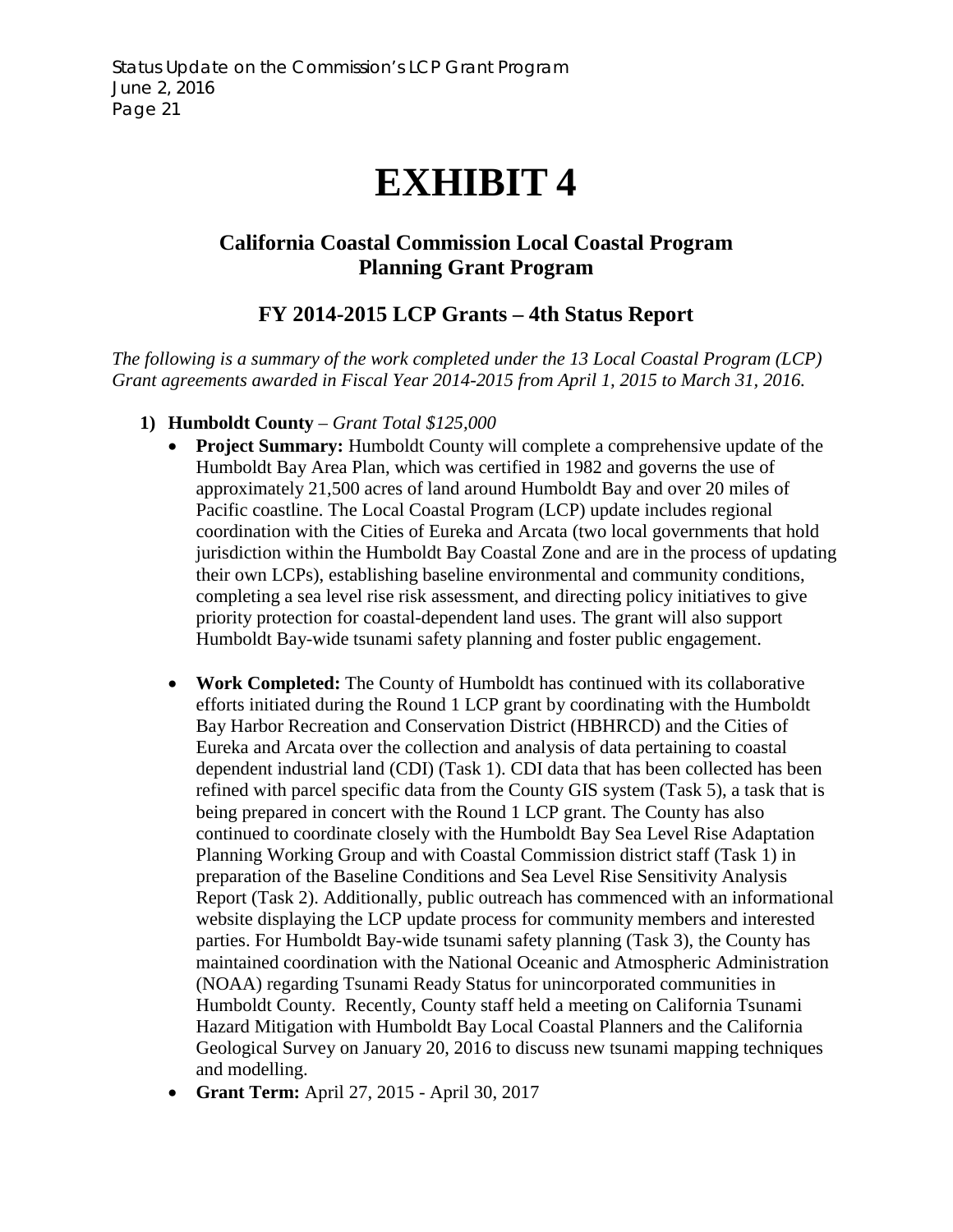### **2) City of Trinidad** – *Grant Total \$80,000*

- **Project Summary:** The City of Trinidad will complete a comprehensive update of its Local Coastal Program (LCP) to address climate change and current community conditions. The grant project includes: certification of the Trinidad Harbor Area of Deferred Certification (ADC); development of a cultural resources element of the Land Use Plan, with an emphasis on the Tsurai Study Area, and incorporation of policies and recommendations of the Tsurai Management Plan; integration of policies and adaptation measures to address the impacts of climate change, and in particular sea level rise; coordination and consultation with Coastal Commission staff and other stakeholders; revision of the Implementation Plan; and adoption and certification of the LCP.
- **Work Completed:** The City of Trinidad has continued with its efforts to coordinate with targeted stakeholders over the LCP update process (Task 1). For example, in January 2016, the Trinidad Bay Watershed Council held a meeting in which an update on the LCP Grant project was provided to the public. Informational flyers were also distributed that directed interested parties to the City's LCP Grant webpage (Task 1). As part of its efforts to engage key stakeholders in the LCP update, the City has also continued to respond to General Plan and LCP-related inquiries from the public and community advocacy groups, such as the Trinidad Rancheria. Data collection and analysis of local climate change and adaptation resources has been completed, with the City now revising the draft Climate Change Vulnerability Report following the release of the report to the public (Task 2). The City has also completed and submitted a draft of its Needs Assessment for the Implementation Plan (Task 3). This has entailed a review of its zoning ordinance to assess for data gaps and deficiencies after inconsistencies between its draft LUP elements and the Commission's LCP Update Guide were identified. Lastly, the City has continued its Tribal consultation for the purpose of incorporating the Tsurai Management Plan into the LCP. Recently, the City met with the Tsurai Ancestral Society, the Yurok Tribe and the Trinidad Rancheria over the development of a Cultural Resources Element (Task 4).
- **Grant Term:** April 13, 2015 April 30, 2017

#### **3) City and County of San Francisco** – *Grant Total \$173,750*

- **Project Summary:** The City and County of San Francisco will amend its Local Coastal Program (LCP) to reflect the Ocean Beach Master Plan (2012), as well as add more general policies to address sea level rise adaptation. LCP policies will be based on best available science, including the Federal Emergency Management Agency and San Francisco Public Utilities Commission sea level rise and coastal flood hazard studies and adopted guidance from the National Research Council and Coastal Commission. The LCP Amendment tasks include an extensive public outreach component, a review of existing data and assessments on sea level rise (SLR), policy development, and submittal of the LCP Amendment to the Coastal Commission.
- **Work Completed:** The City and County of San Francisco has completed its Public and Agency Engagement Plan (Task 1), including the engagement vision, goals, and objectives. The strategy of the Public and Agency Engagement Plan is to establish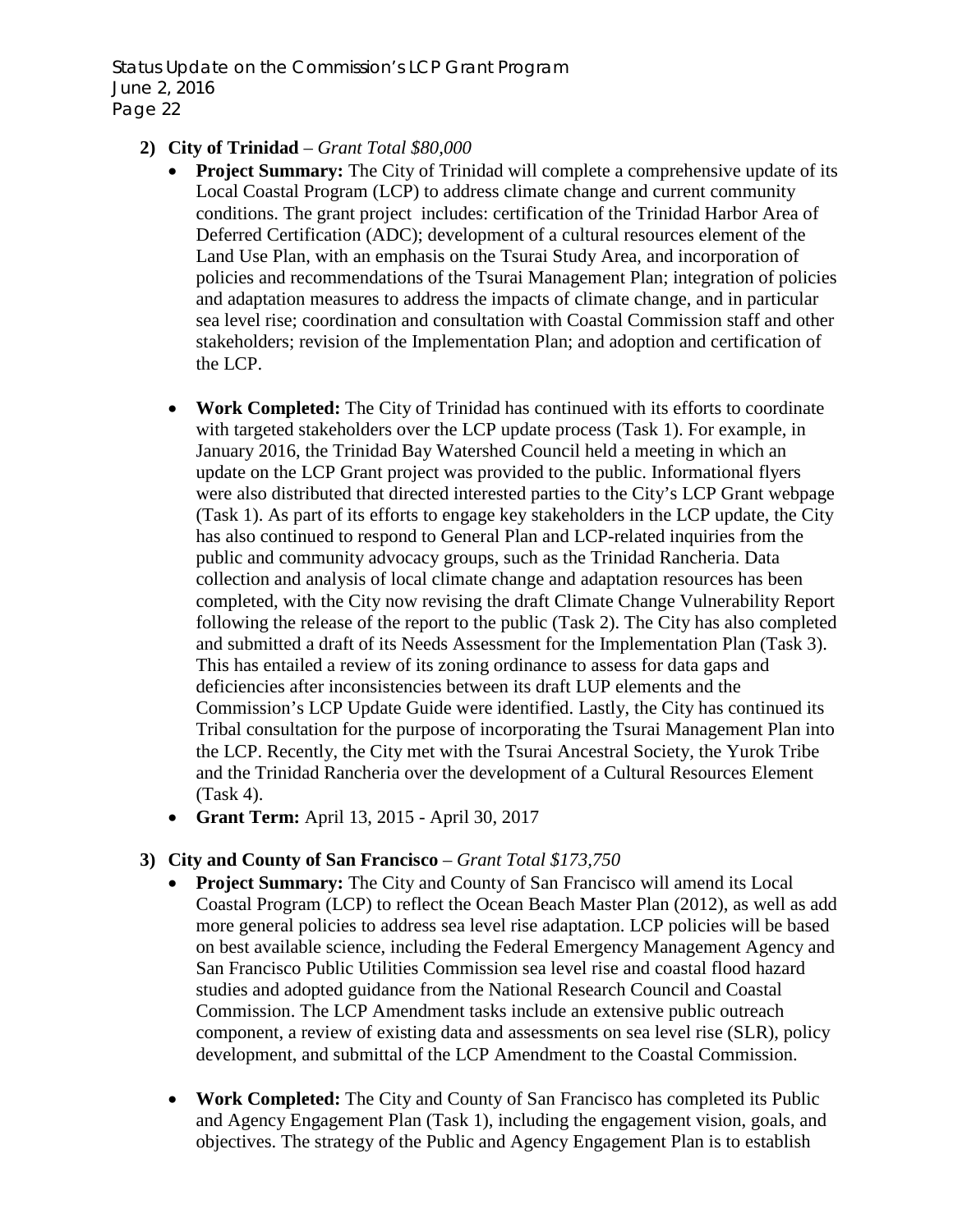communication and public participation programs to be implemented by the City and County during the LCP Amendment process; it also represents a continuation of the Ocean Beach Master Plan's multi-stakeholder engagement process. Recent public and agency engagement-related activities have included an Ocean Beach Steering Committee meeting and an Interagency Advisory Committee meeting held in March 2016; coordination with District 1-3 Board of Supervisors in April 2016; and the first public open house on April 19, 2016. Earlier in the grant term, the City and County held a kick-off meeting with the Interagency Advisory Committee and visited Ocean Beach with stakeholders and consultants. The City and County has also completed a public review draft of the Sea Level Rise (SLR) Existing Data and Analysis Technical memorandum as part of the Existing Data and Analysis summary (Task 2). In collaboration with FEMA, the City and County has obtained data and maps for its completed FEMA Open Coast SLR Pilot Study. Efforts to translate the vision of the Ocean Beach Master plan into a draft set of policies that will address sea level rise in San Francisco's Coastal Zone (Task 3) also continues with the City and County refining policy language as additional FEMA data and public input are received. Lastly, the City and County has also discussed its policy approach with the Planning Department's Senior Policy Advisor, the SPUR Ocean Beach Master Plan Project Manager, members of the Steering Committee, Community Advisory Group, and Coastal Commission Staff.

• **Grant Term:** May 1, 2015 - April 30, 2017

# **4) City of Monterey** – *Grant Total \$235,000*

- **Project Summary:** The City of Monterey will prepare a new Local Coastal Program (LCP) that consolidates five coastal planning subareas – Cannery Row, Harbor, Del Monte Beach, Skyline and Laguna Grande – into one LCP for the City. The grant project includes a public outreach program; an existing conditions and issues assessment encompassing risks from sea level rise, tsunamis, flooding, and fire; development of LCP visions and goals; and the preparation of the LCP for Coastal Commission review and certification.
- **Work Completed:** As part of its effort to develop a robust outreach program during the LCP grant term (Task 2), the City of Monterey created a web page, an email notification list, a social media platform, newsletter template, and web-based community questionnaire. The City has also recently held a joint informational session with the City's Planning Commission and City Council to discuss the LCP planning process, while three public workshops have been held with topics centering on the LCP planning process, shoreline and intertidal importance, Sea Level Rise (SLR) impacts, and alternative adaptation strategies to address SLR (Task 2). The City has also completed its Existing Conditions Report (Task 3) following its compilation of land use and infrastructure data, setting sea level rise projection ranges for its planning area, and identifying potential physical SLR impacts and risks to coastal resources. The key findings of the Existing Conditions Report include the following findings: that coastal hazards with five feet of SLR pose a greater risk to the City than a FEMA mapped 500 year storm event; that coastal flooding poses the largest threat to public transportation in the City; and that most existing hazardous material storage areas are located in the harbor and are associated with coastal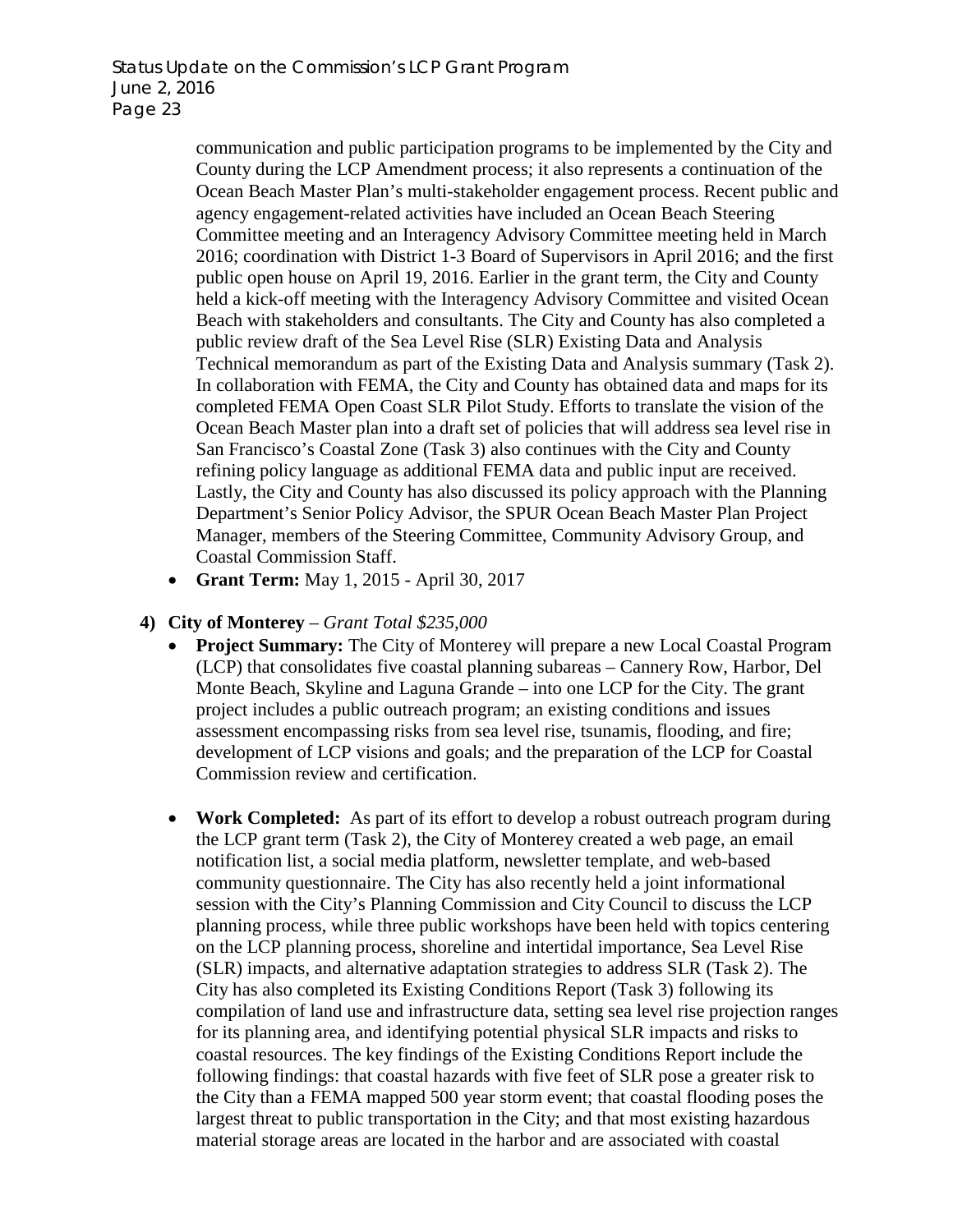> dependent uses. Lastly, the City has completed a draft Vision, Goals and Objectives Report and submitted it to the City Council for approval (Task 4). The purpose of the Report is to represent the community's general direction on LCP planning topics.

- **Grant Term:** May 1, 2015 April 30, 2017
- **5) City of Morro Bay** *Grant Total \$147,000*
	- **Project Summary:** The City of Morro Bay will complete a comprehensive update of its Local Coastal Program and General Plan in accordance with the California Coastal Act and the City's Goals of 2013. The project's primary objective is to provide an updated Land Use Plan (LUP) and Implementation Plan (IP), which will result in a comprehensively updated Local Coastal Program (LCP). The grant project will build off a sea level rise project funded by the OPC and includes public engagement, a climate change vulnerability assessment, an issues, opportunities, and constraints study, LUP and IP updates, and certification of the LCP update.
	- **Work Completed:** A special joint meeting of the City Council, Planning Commission, and the General Plan and Local Coastal Program Advisory Committee (GPAC) was held on February 23 to kick-off the LCP grant project. The City has also hired a consultant for grant-related work; held an informational meeting to discuss general concepts of the LCP grant project with members of the public; and formed the GPAC to support the policy direction provided by the Council and to provide input and guidance to city staff and the consultant team on the planning process and its products. The GPAC will also serve as a liaison to the community on General Plan related topics and will seek consistency with the City's vision during General Plan/LCP deliberations.
	- **Grant Term:** June 1, 2015 April 30, 2017
- **6) County of Santa Barbara** *Grant Total \$183,000*
	- **Project Summary:** The County of Santa Barbara will complete an amendment to its LCP to identify and plan for mitigation of potential coastal hazards associated with climate change. The project is comprised of two phases, with the first including a coastal hazard modeling and vulnerability assessment based on two regional databases that the County will compile. The second phase includes the development of a Coastal Hazard Adaptation Plan and the LCP amendment.
	- **Work Completed:** The County initiated its grant project by holding a kick-off meeting (Task 1) and first stakeholder modeling and mapping meeting (Task 2) in August, with an additional stakeholder meeting held in February 2016. For the purpose of populating the regional resource database (Task 3), the County has digitized its Coastal Armoring Permit data and converted Census data in ArcGIS; to complete this task, the County will finish compiling Assessor data based on future property loss and building damage estimates. An update to the County's Policy and Planning Tool Database (Task 4) has also been completed so that each jurisdiction within the County can screen and rank policies and tools based on criteria that measure governmental support, scale of area impacted, timing and cost of implementation, flexibility, and the available policy framework for coastal hazard planning activities. The County has also continued with its development of a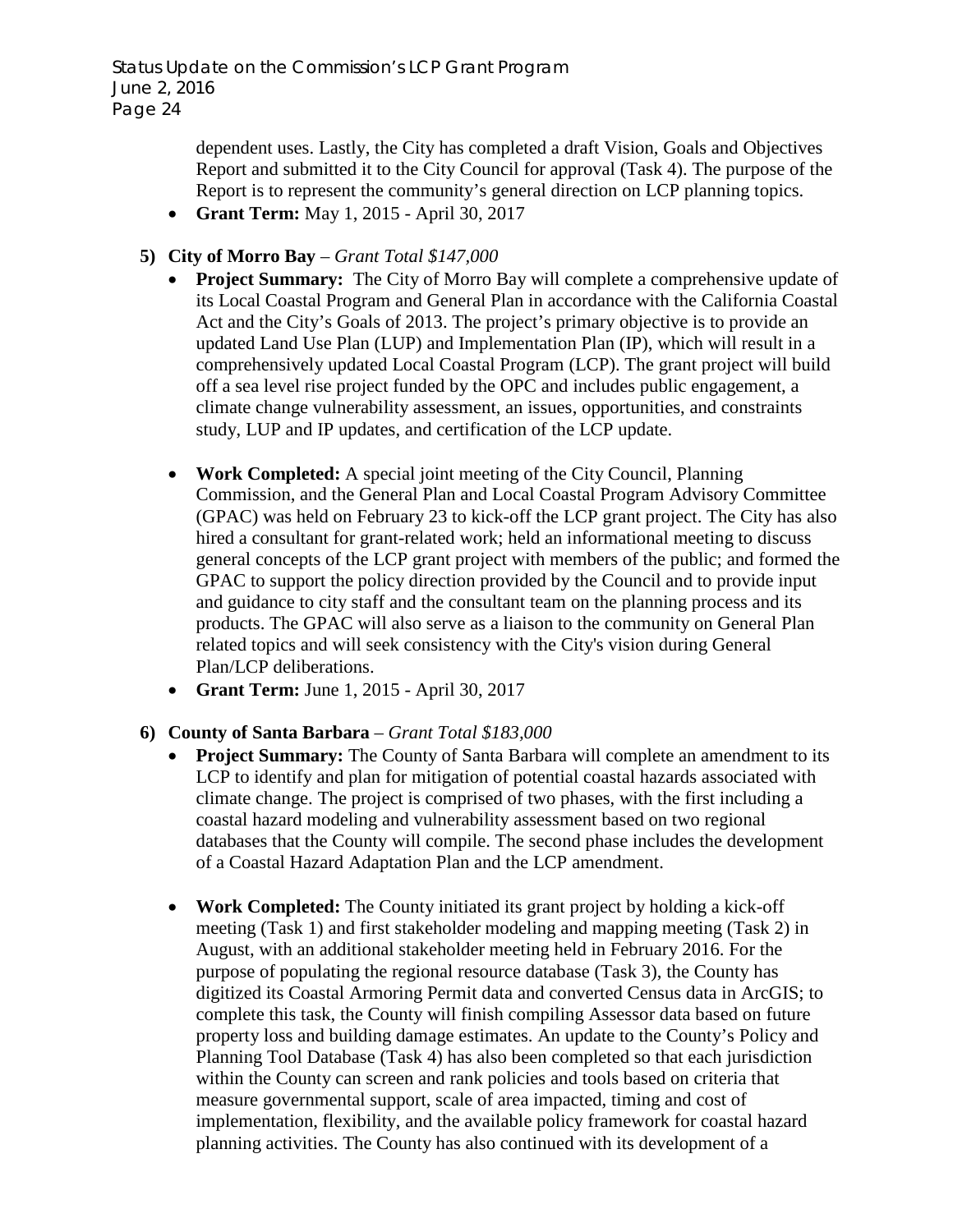backshore characterization inventory that includes the parameters necessary to drive the coastal hazards model (Task 5). Currently the County is collecting data on erosion rates based on the geology of the shoreline; combining the updated coastal armoring database with LIDAR elevations of armoring structures; and modeling wave transformations. A technical method report on the Task 5 Modelling and Mapping of Multiple Coastal hazards is available and is being revised to include coastal armoring. For work on the Coastal Hazard Vulnerability Assessment (Task 7), the County has continued to review the Multi-Jurisdictional Hazard Plan, the City of Santa Barbara's Sea Level Rise Vulnerability Assessment, and other documents that include information on historical vulnerability and damage from coastal hazards. Lastly, the County held a workshop in February 2016 to discuss new and existing coastal hazard policies and adaptation strategies with the public (Task 8), while a comparison of existing coastal development and adaptation strategies (of the County's current LCP) with the Commission's adopted Sea Level Rise Policy Guidance document continues (Task 9).

• **Grant Term:** June 18, 2015 - April 30, 2017

# **7) City of Oxnard** – *Grant Total \$150,000*

- **Project Summary:** The City of Oxnard will complete a comprehensive update to its Local Coastal Program (LCP). The grant project consists of interagency coordination and public involvement, the development of a Sea Level Rise (SLR) Analysis and Adaptation Policies Report, and an update to the Land Use Plan and Implementation Plan.
- **Work Completed:** As part of its public outreach efforts (Tasks 1 and 9), the City of Oxnard has continued to update its website on the LCP grant project, including opportunities for public involvement. Additionally, the City has held Agency Stakeholder Committee (ASC) and Technical Advisory Committee (TAC) meetings, with regional stakeholders such as Port Hueneme and State Parks participating (Task 1). Work on the SLR Report (Task 2) has also been completed following local hydrology modeling. The final SLR Map Atlas & Report has also been reviewed by the ASC, TAC, and Coastal Commission Staff and has been uploaded to the City's LCP webpage (Task 2). The City has also commenced with preparing SLR Risk Assessments (Task 3) for all planning areas, with the Storm Drain SLR Vulnerability mapping, Tsunami Vulnerability Assessment, and Channel Islands Harbor Vulnerability Assessment already drafted. For its efforts on preparing SLR Adaptation Policies and Programs (Task 4), the City has continued with its compilation of LCP policies from around the State and holding internal discussions with stakeholders such as the LA Regional Water Quality Control Board and City Parks. The City has also continued drafting chapters on public access, hazards and shorelines, and environmentally sensitive habitat areas. For SLR adaptation policies related to energy uses and wetlands, the City has coordinated with Coastal Commission Staff, and with the Coastal Conservancy regarding the cleanup of Ormond Beach. Lastly, work has continued on updating the existing Land Use Plan and Implementation Plan, with the City in ongoing contact with UCLA's Law School regarding policy development (Task 5).
- **Grant Term:** June 1, 2015 April 30, 2017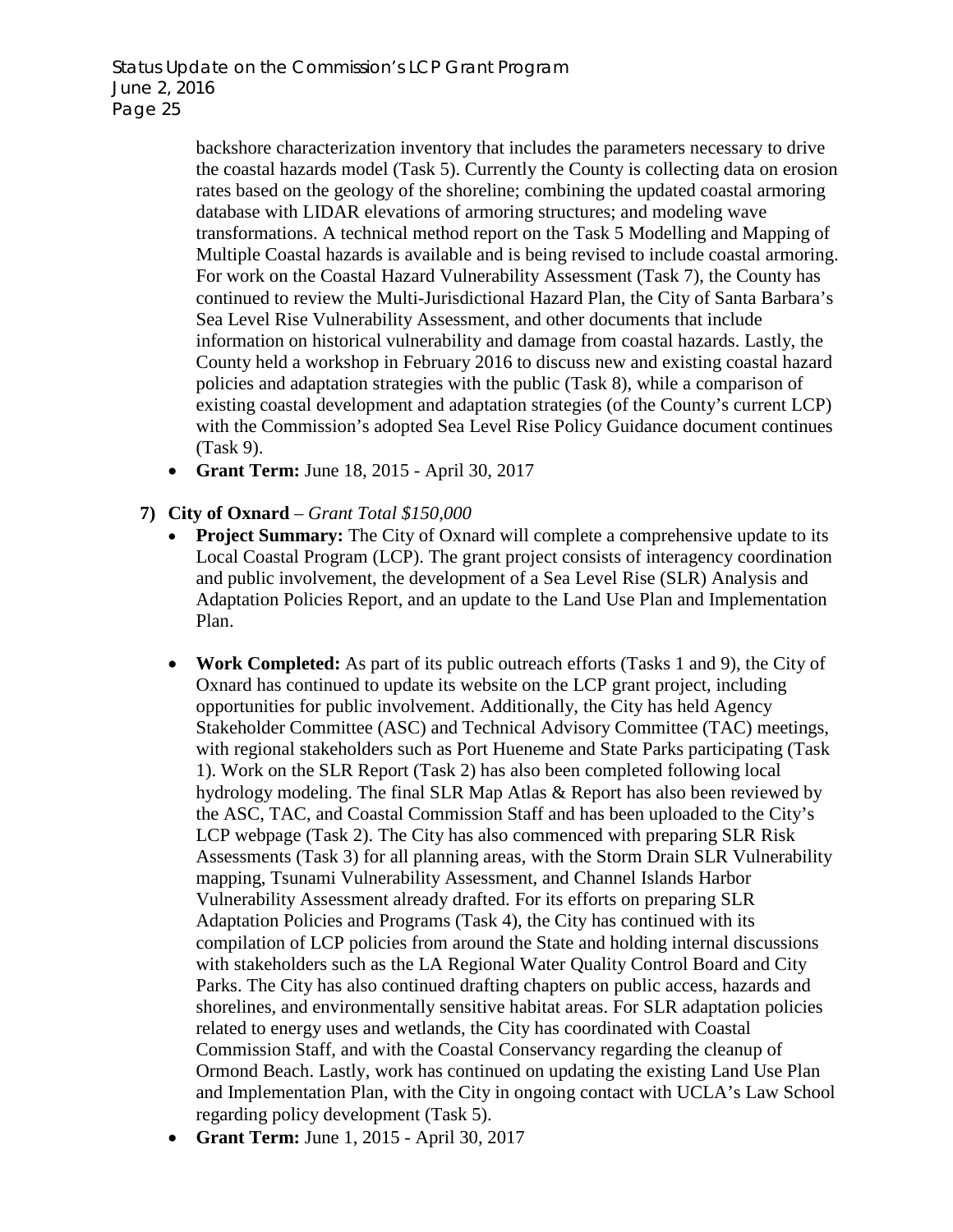### **8) City of Santa Monica** – *Grant Total \$225,000*

- **Project Summary:** The City of Santa Monica will develop a new Local Coastal Program (LCP), consisting of a revised Land Use Plan and new Implementation Plan. The LCP will reflect the latest data and research in regard to coastal issues, including the impacts associated with climate change, and will incorporate multi-modal transportation policies of the City and of regional agencies. The project includes identifying and updating relevant LUP policies, providing for community engagement, developing an implementation plan structure, assessing climate vulnerability, and developing policies to address potential threats from climate change.
- **Work Completed:** The City of Santa Monica has hired a grant-funded assistant planner for the duration of the grant project and selected a consultant following a review of consultant teams (Task 1). For its efforts on data gathering, research and an analysis of key issue areas (Task 2), the City has reviewed adopted plans in the City's coastal zone, evaluated current coastal transportation investments and future budgeted capital improvements, and prepared an LUP outline and memo identifying LUP areas for revision. Additionally, the City has held numerous meetings with stakeholders and Commission Staff regarding the use of CoSMoS modeling techniques and data, with preliminary results discussed with USC Sea Grant members and in a workshop on Sea Level Rise in April 2016 (Task 2). A project website has been created as part of the City's community outreach efforts (Task 3), while multiple stakeholder outreach meetings have been held, including meetings involving the City's Planning Commission; the Pier Corporation Board; the Task Force on the Environment; the Landmarks Commission; and the Commission for the Senior Community (Task 3). Lastly, the City has commenced with developing its LUP Update Framework (Task 4), which will present, when complete, the key LUP issues in need of updating as well incorporating the preliminary results of the SLR study and outlining the overall process for updating the LUP.
- **Grant Term:** April 13, 2015 April 30, 2017

# **9) City of Los Angeles** – *Grant Total \$250,000*

- **Project Summary:** The City of Los Angeles will prepare a new Local Coastal Program for the Venice LCP segment based on work completed as part of a grant that the City Planning Department received from the Coastal Commission in fiscal year 2013-14. The Venice LCP will act as a pilot LCP, providing the City a foundation upon which to develop future LCPs for other segments within the City. This grant project consists of updating the Land Use Plan and drafting a new Implementation Plan through an analysis of climate change impacts, as well as drafting policies to address sea level rise.
- **Work Completed:** The City is now preparing for its first public workshop on the policy objectives of the Venice LCP having prepared maps, a preliminary outreach strategy and communication materials (Task 1). Moreover, the City has coordinated with regional partners on Sea Level Rise work via Adapt LA and has participated in regional meetings and webinars to date (Task 1). Lastly, a project website for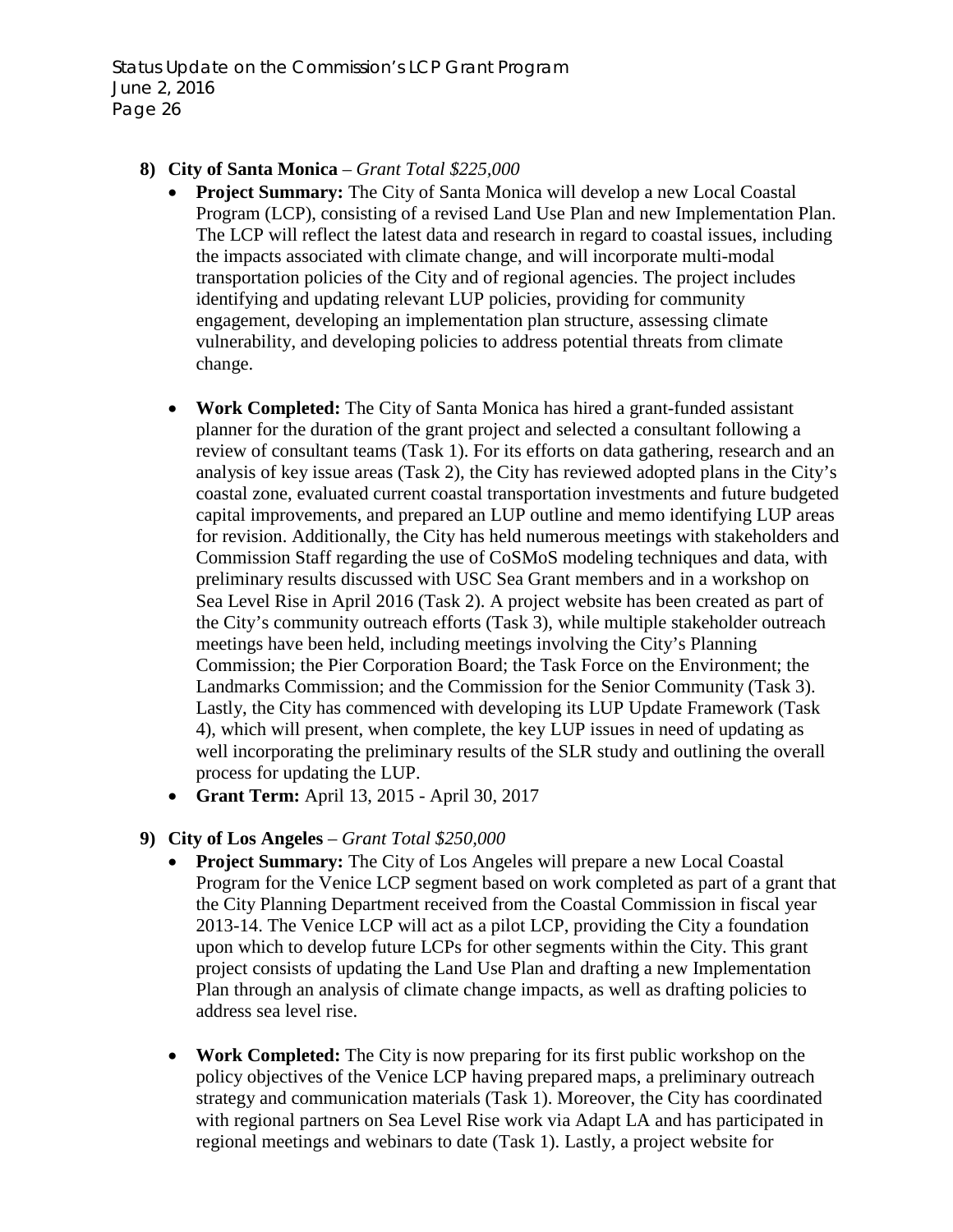> stakeholders to access documents, meeting notices and other information about the grant is anticipated to be completed in the next quarter (Task 1).

• **Grant Term:** June 29, 2015 - April 30, 2017

# **10) City of Newport Beach** – *Grant Total \$67,000*

- **Project Summary:** The City of Newport Beach will complete the certification phase of its Local Coastal Program Implementation Plan as part of the second phase of the City's LCP work. Phase I began in 2012, and involved the formation of a General Plan/Local Coastal Program Implementation Committee to provide oversight and direction to City staff and the preparation of the Administrative Draft Implementation Plan. Phase II involves community outreach, continued coordination with Coastal Commission staff, local public hearings, and submittal of the Implementation Plan to the Coastal Commission.
- **Work Completed:** The City has completed tasks 1-4 of the Phase II grant project. Task 1 (Community Outreach) commenced with the completion of the City's Public Review Draft of the Implementation Plan (under Phase I) and its posting on the City's website and mailing to community members and civic organizations. As part these outreach efforts (Task 1), the City also conducted a series of community workshops in which the Public Review Draft was exhibited and explained. Planning Commission and City Council Study sessions were also completed, with additional workshops and study sessions to be held as needed. The IP was then revised following public comment and Coastal Commission input (Task 2 and 3), with the finalized IP approved by the City's Planning Commission and City Council in November (Task 4). Subsequently, the City submitted the IP application package to the Coastal Commission, which deemed the application package complete on February 19, 2016 (Task 5). At present, the City is awaiting comments from Commission Staff, while the City prepares for a public hearing on the IP in May 2016 (Task 5). Moving forward, the City will initiate the adoption phase of the IP pending Commission approval, which will involve incorporating any Commission suggested modifications and submitting the revised IP to the City Council (Task 6).
- **Grant Term:** May 1, 2015 April 30, 2017

# **11) County of San Diego** – *Grant Total \$52,000*

- **Project Summary:** The County of San Diego will develop a Local Coastal Program (LCP) to reflect present community conditions and the potential effects of climate change and sea level rise (SLR). The project will include an analysis of the portion of the unincorporated County located within the coastal zone and the development of related policy for public access, recreation and visitor-serving facilities, water quality protection, sensitive natural habitats, land use and development standards, and coastal scenic resource protection. The County's adopted General Plan will be used as the foundation of the LCP and the project will include collaboration with the Cities of Del Mar, Solana Beach, Encinitas, Carlsbad, and other relevant regional entities.
- **Work Completed:** As part of its preparation for the grant project (Task 1), the County of San Diego drafted a project charter, formed a Stakeholder Group (including district Commission staff), launched a webpage on LCP-related items, and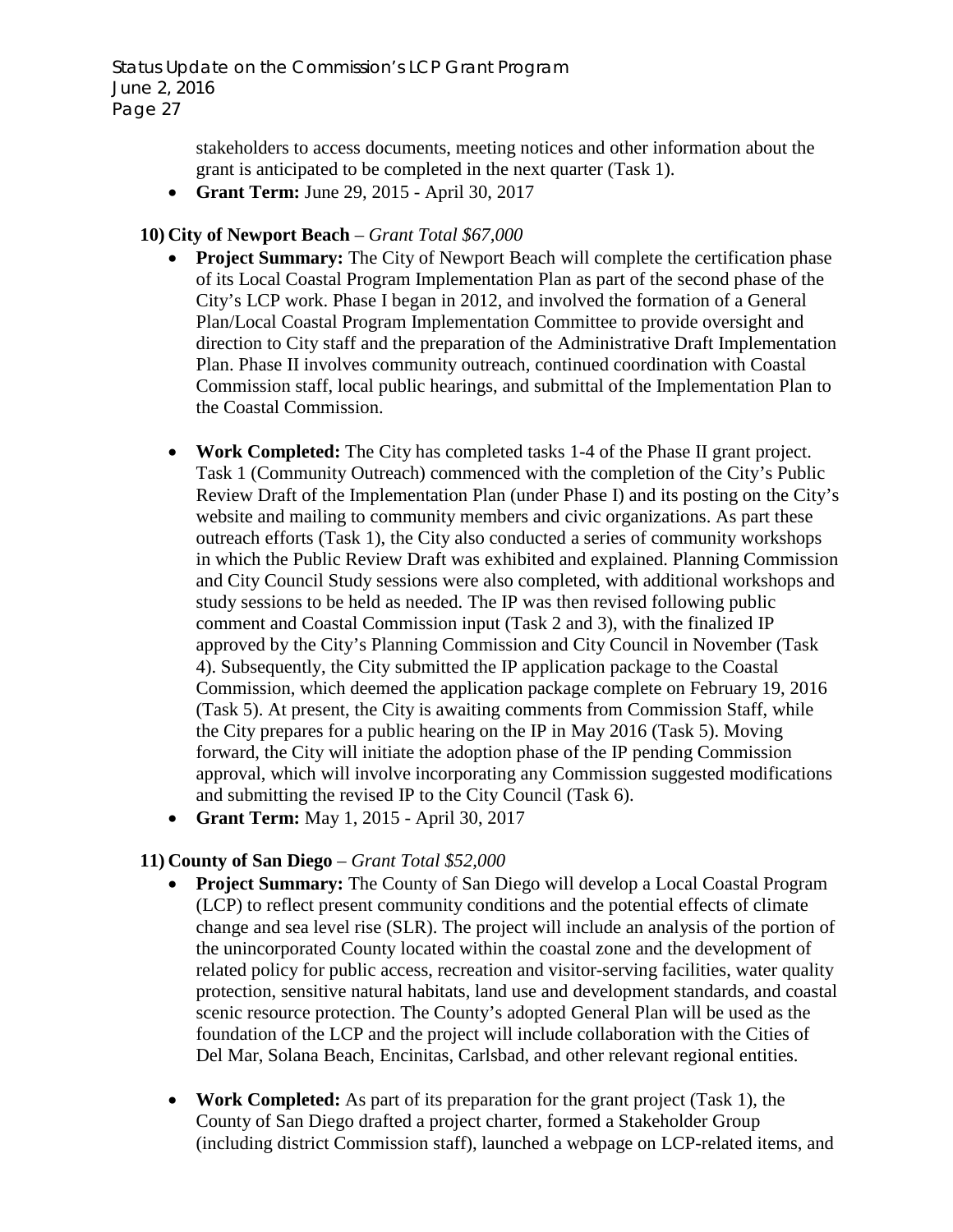developed a Public Engagement Plan for Land Use Plan (LUP) development. A draft of the methodology for LUP development and identification of key issues (Task 1) has been revised to address Commission staff comments. Likewise, a draft of the Existing Conditions Report (Task 2) has been submitted to Commission Staff for review as the County continues to refine its data on sea level rise, erosion, storm water management, and climate change. County Staff has also held numerous public outreach events on the LCP update project, with a presentation on the project scope held at the Rancho Santa Fe Association Covenant board, the San Dieguito Community Planning Group, and the County's Planning Commission (Task 2). The County also attended the SLR working group meeting held at the San Diego Foundation and a SLR workshop held at the Central Library as part of its efforts to gather existing conditions data and participate in outreach events (Tasks 2 and 3). Lastly, a draft and final LUP outline was submitted to Commission Staff and is currently under review, while an outline for the creation of an IP has also commenced (Task 5).

• **Grant Term:** May 1, 2015 - April 30, 2017

# **12) City of Carlsbad** – *Grant Total \$228,000*

- **Project Summary:** The City of Carlsbad will update its Local Coastal Program (LCP) and obtain certification for its Areas of Deferred Certification within the City's coastal zone. The LCP will include policies and adaptation measures for sea level rise, and will include updates needed for public access and recreation, the marine environment, land resources and industrial development, and coastal-dependent development.
- **Work Completed:** The City of Carlsbad completed its initial task for the grant project by evaluating consultant proposals and selecting a consultant, while a kick-off and outreach planning meeting were held in October and December of last year (Task 1). For its research efforts on Sea Level Rise (SLR) impacts (Task 2), the City has attended regular USGS and San Diego Climate Collaborative Sea Level Rise meetings, SANDAG Shoreline Preservation Group seminars and participated in the AdaptLA webinar on SLR as part of its collaboration with regional stakeholders (Task 5). SLR research continues as the City evaluates a range of SLR projections relevant to the Carlsbad planning area and data on historic coastal erosion rates (Task 2). A draft SLR Vulnerability Assessment has also been completed, with the City now incorporating Commission comments and adaptation measures and strategies into a finalized version (Task 2). Lastly, an LCP outline has been completed and shared with Commission Staff in March 2016; the City is now revising the outline and has begun preparing drafts of both the Land Use Plan and Implementation Plan (Task 3), while also regularly coordinating with Commission Staff (Task 5).
- **Grant Term:** April 1, 2015 April 30, 2017

# **13) City of Del Mar** – *Grant Total \$100,000*

• **Project Summary:** The City of Del Mar will submit an amendment to its Local Coastal Program (LCP) that will incorporate adaptation strategies into its certified LCP. The LCP Amendment will address sea level rise (SLR) and coastal flooding impacts to the City's most vulnerable coastal resources, visitor-serving amenities, and